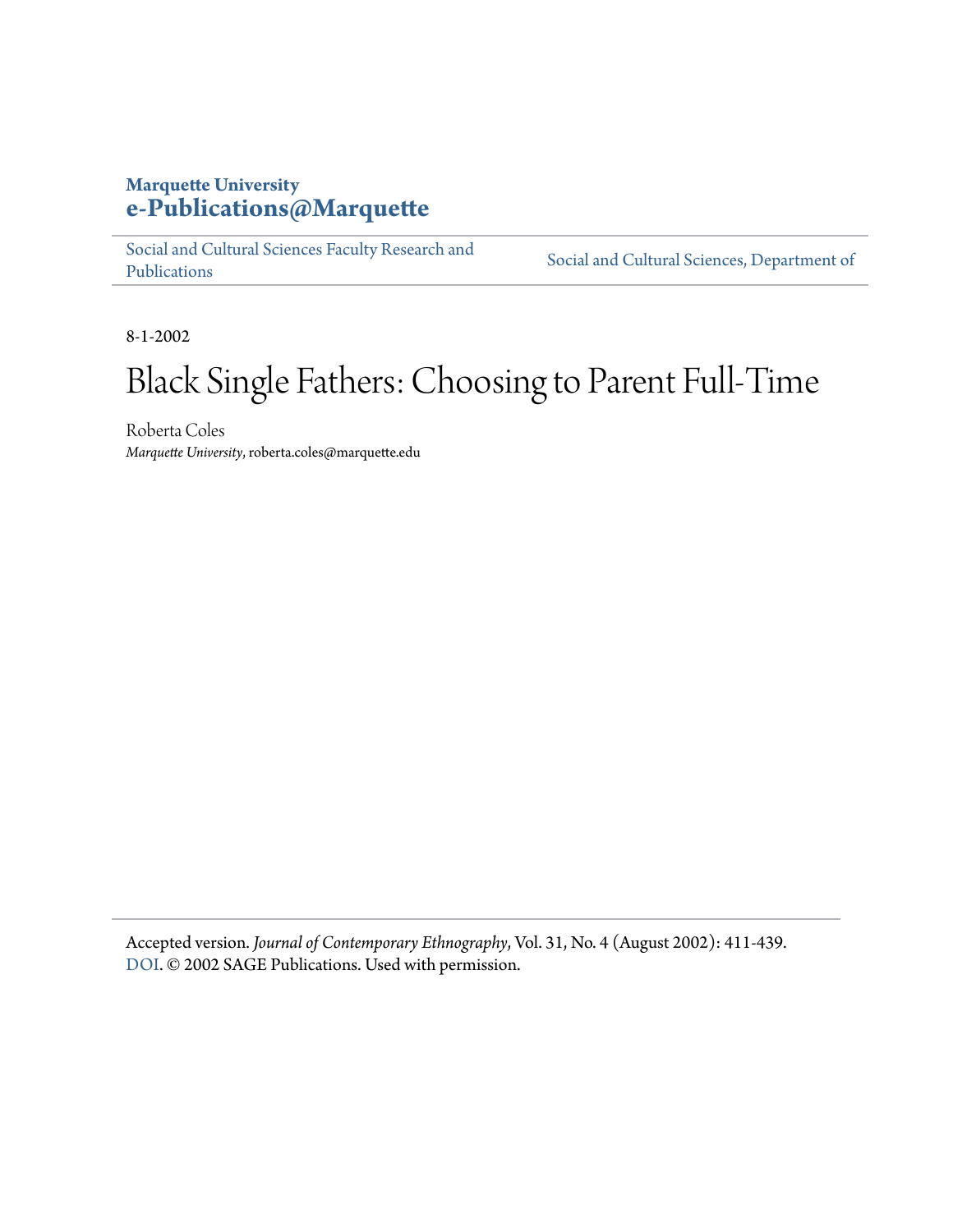## **Black Single Fathers: Choosing to Parent Full-Time**

**Author**: Roberta L. Coles, Marquette University

**Abstract**: *This ethnographic study uses the narratives of African American, single, full-time fathers to explore the motivations precipitating their choice to parent. While the fathers had in common a number of demographic characteristics, such as full employment, residence, and support systems, which factored into their timing of and ability to take full custody, none of these are salient in their own narratives expressing why they wanted to be full-time fathers. Instead, their main motives centered on fulfilling a sense of duty and responsibility, reworking the effects of having had weak or absent fathers themselves, wanting to provide a role model for their children, and fulfilling an already established parent-child bond.* 

For decades, in the popular media as well as in academic literature, African American men have seldom been viewed in the context of a family. At best they are treated as a neutral sociological construct—the black male—or worse, as an unattached danger to society (Cochran 1997; Gadsden and Smith 1995; Madhubuti 1990; Mirande 1991; Rutherford 1988; Staples 1986). While an increasing number of studies have looked at married or cohabiting black men in two-parent families (Ahmeduzzaman and Roopnarine 1992; Allen 1981; Bowman 1993; Bright and Williams 1996; Fagan 1998; McAdoo 1981, 1988a, 1988b, 1993; McAdoo and McAdoo 1994; Mirande 1991; Taylor, Leashore, and Toliver 1988; Wade 1994; for instance) with respect to their child-rearing values, provider role, or gender relations, most recent studies (e.g., Barnes 1987; Christmon 1990; Furstenberg, Morgan, and Allison 1987; Furstenberg and Harris 1993; Hawkins and Eggebeen 1991; Lerman 1993; Lerman and Ooms 1993; Marsiglio 1987, 1991a; Miller 1994; Mott 1990; Rivara, Sweeney, and Henderson 1986; Robinson 1988), and the burgeoning number of government programs on "responsible fatherhood" as well (Johnson and Sum 1987; Pirog-Good 1993; Savage 1987), have concentrated on single black men who are nonresident fathers. This focus, along with the high rates of divorce, cohabitation, and teen and nonmarital births among African Americans as a group, has led to a close association between the terms "black father" and "absent father" (Dowd 1997). 1

1 Coles Fortunately, a number of these studies (Danziger and Radin 1990; Seltzer 1991; Taylor et al. 1990; Wattenberg 1993) have indicated that the lack of marriage or coresidence with the mother does not necessarily indicate parental noninvolvement, as might be inferred from the term "absent." Indeed, while recent research on fathers in general indicates that fatherhood is turning out to be a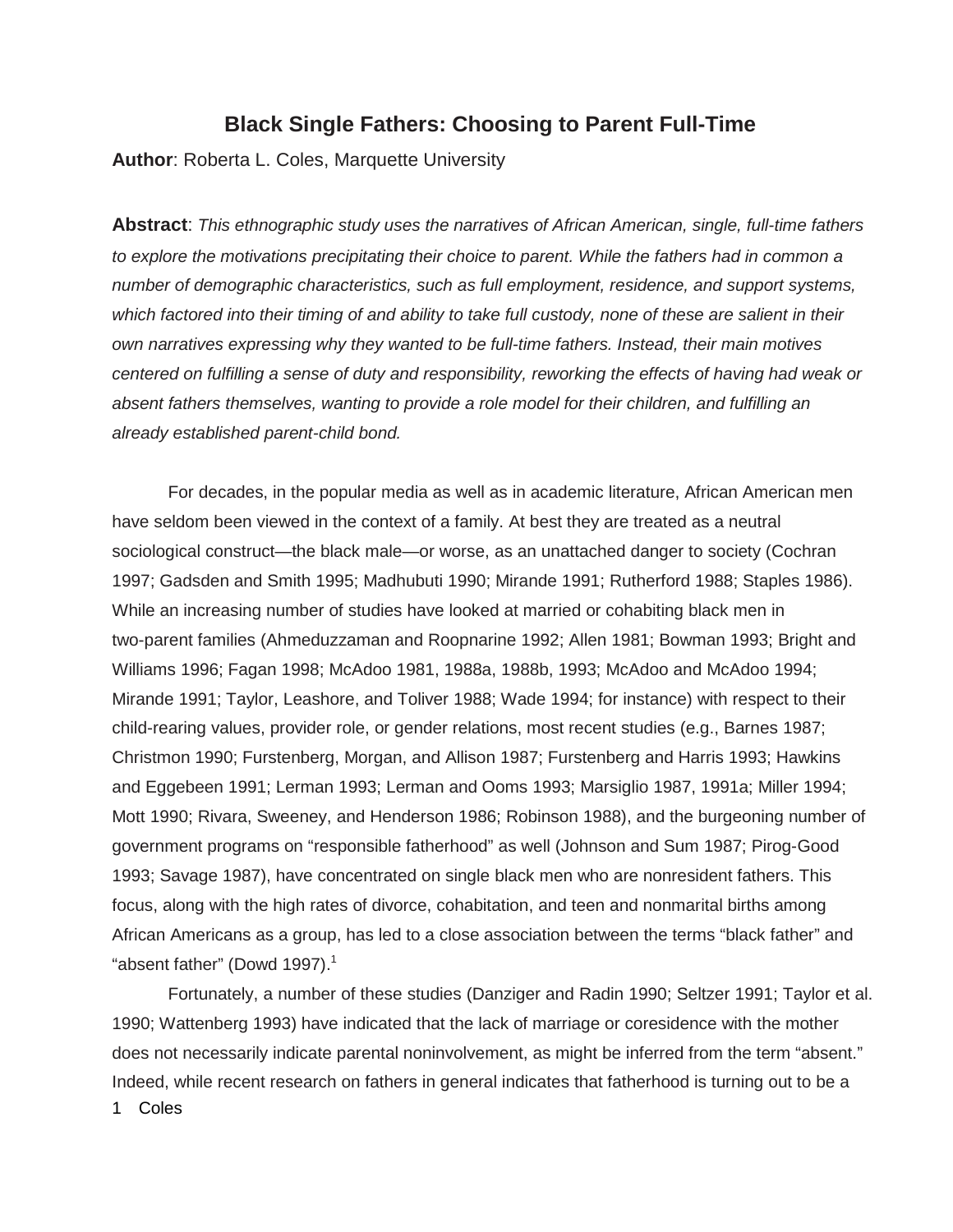much more varied and complex arrangement that defies simplistic categories, no study has looked at single African American men who parent full-time. One would think they are nonexistent, but most data indicate that they exist at a higher rate than white single dads.

Eggebeen, Snyder, and Manning's (1996) study of National Survey of Families and Households data indicates that single-father families represented 15.5 percent of all single-parent families with children and that single-father families are increasingly formed by fathers who are young, have never been married, and have low incomes and fewer children. In each decade from 1960 to 1990, they found nonwhite children more likely than white children to reside in father-only families. Eggebeen, Snyder, and Manning's reading of census data indicated that by 1990, 3.3 percent of white children would be in father-only families, while 5.6 percent of black children would be. However, 1992 census data showed that 3.4 percent of black children seventeen years old or younger lived in father-only households, compared to 3.3 percent of their white counterparts (Diverse living arrangements of children 1993).

The confusion of these numbers is frequently exacerbated by the use of a myriad of terms—*single father*, *unwed father*, *father only*, *lone fathers*, *father custody*, and *male-headed families*—without distinguishing among them. For instance, father-custody families can include fathers who have remarried,<sup>2</sup> and since white men have higher rates of remarriage than black men, the percentage of white single-father custody may be overstated (Zill 1988).

In any case, the proportion of African American single-father families seems to be at least as high as, or higher than, that of white single-father families. Nevertheless, the glut of studies focusing on single-father families, whether qualitative or quantitative, has focused on white fathers (see Barker 1994; Bartz and Witcher 1978; Chang and Deinard 1982; DeFrain and Eirick 1981; Gasser and Taylor 1976; George and Wilding 1972; Gersick 1979; Greif 1982, 1985, 1990; Greif and DeMaris 1989; Hanson 1981, 1986; Hipgrave 1982; Katz 1979; Keshet and Rosenthal 1976; Mendex 1976; Orthner, Brown, and Ferguson 1976; Robinson and Barrett 1986; Risman 1986; Rosenthal and Keshet 1981; Santrock and Warshak 1979; Smith and Smith 1981; and Tedder, Libbee, and Scherman 1981). Not one has focused on African American single fathers with custody of children.

Despite the fact that African American men tend to be disadvantaged in terms of education, employment, income, and health in comparison to white men (Davis 1999), it appears that they are as likely or more likely to take on the task of single parenting. Hence, with the cultural turn in societal expectations for men to increase their domestic duties, it is important to begin to determine (1) what factors enable and motivate such men to choose to be single custodial fathers, (2) how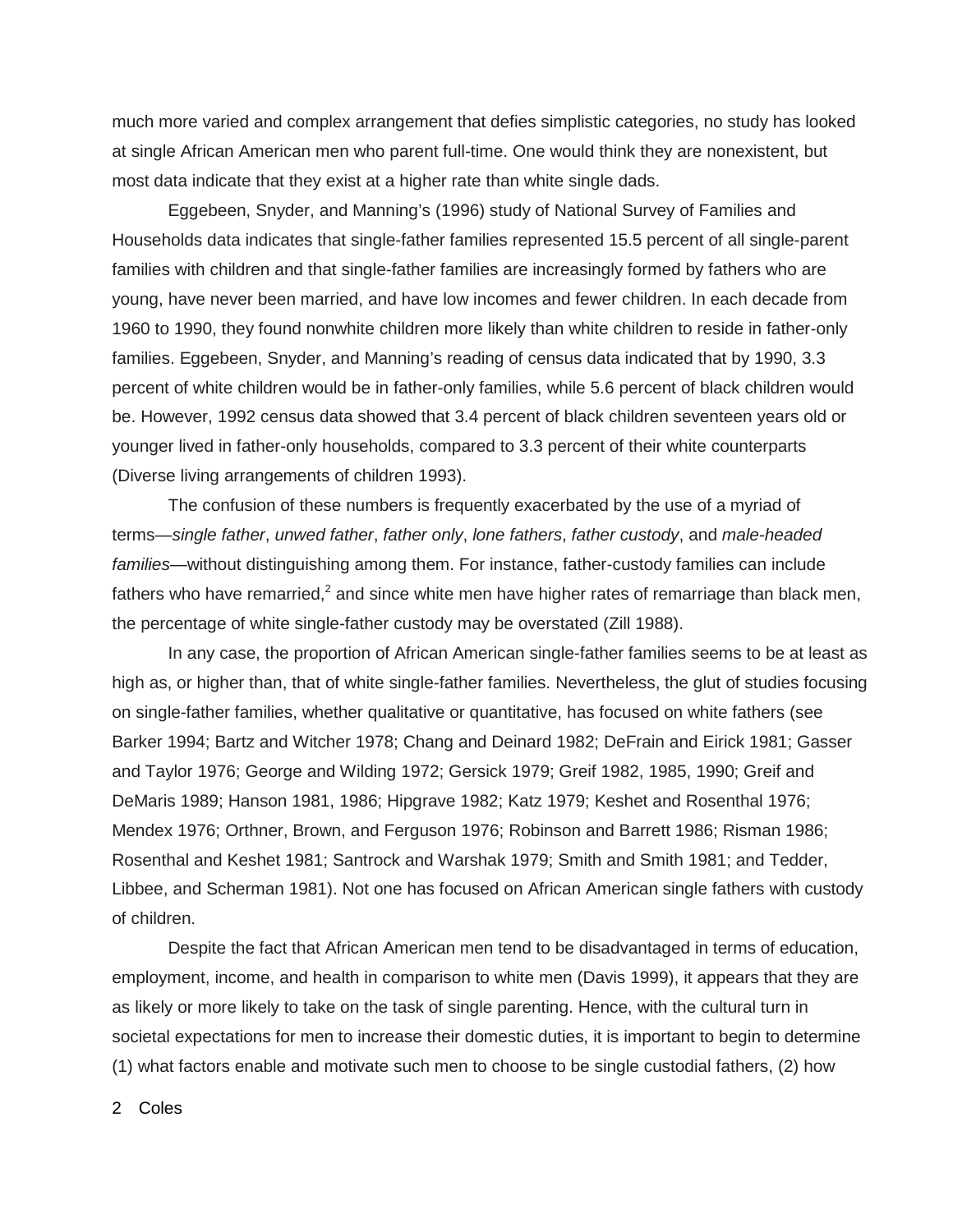they parent and the effects on their children, and (3) what benefits and disadvantages attend to the fathers themselves. This article addresses the first of these questions. How did these fathers decipher their ability to choose, weighing their own free will against perceived or real constraints? To what extent do past experience and present circumstances mesh together or constrain one another in the individual's decision-making process?

### **Method and Sample Profile**

Combining the qualitative research principles of grounded theory (Glaser and Strauss 1967) with limited quantitative data, this research focused on identifying key elements in the process buttressing the choice to become full-time fathers. In addition to tracking some quantitative factors (education, income, age, etc.), I analyzed the qualitative data for emergent themes regarding the motivations and reasoning behind the decision.

Given the relatively small percentage of black men in the U.S. population and the even smaller percentage of single custodial fathers, recruitment for this research has been a challenge. A sample of ten fathers was obtained through so-called convenience methods, primarily word of mouth. This sample was recruited mostly in Milwaukee and Madison, Wisconsin, through various local organizations, such as schools, neighborhood centers, adoption agencies, parenting resource centers, churches, and Islamic centers; single-father Web sites (one of the fathers has a personal Web site, in which he details his parenting experience); the fathers themselves (snowball sampling); and advertising in local alternative newspapers and radio stations. The participants are the first ten respondents in an ongoing ethnographic study of African American, single, full-time fathers. While future respondents are still being located and contacted, interviewing has been suspended while further funding is secured.

Fathers are admitted to the study based on their racial identity and custodial status. "Racial identity" is self-identified. Fathers may be biracial (as was one in this sample), but if they identify more with their African American heritage (as is often the case with biracial individuals), they are considered African American for purposes of the study. "Custodial" is defined as the child's residing with the father at least five days per week. Custody may be formal, that is, legalized through the court, or informal, arranged by the parents or family without the courts' intervention. Custody may also follow a nonmarital birth, divorce, adoption, or widowhood. In this case, of the ten fathers, three were divorced from the mother of the custodial child. Six had never married the mother, though most of the nonmarital group had cohabited with her for some period of time.<sup>3</sup> One had custody through adoption. None was a widower. About five of the fathers had legal custody—that is, custody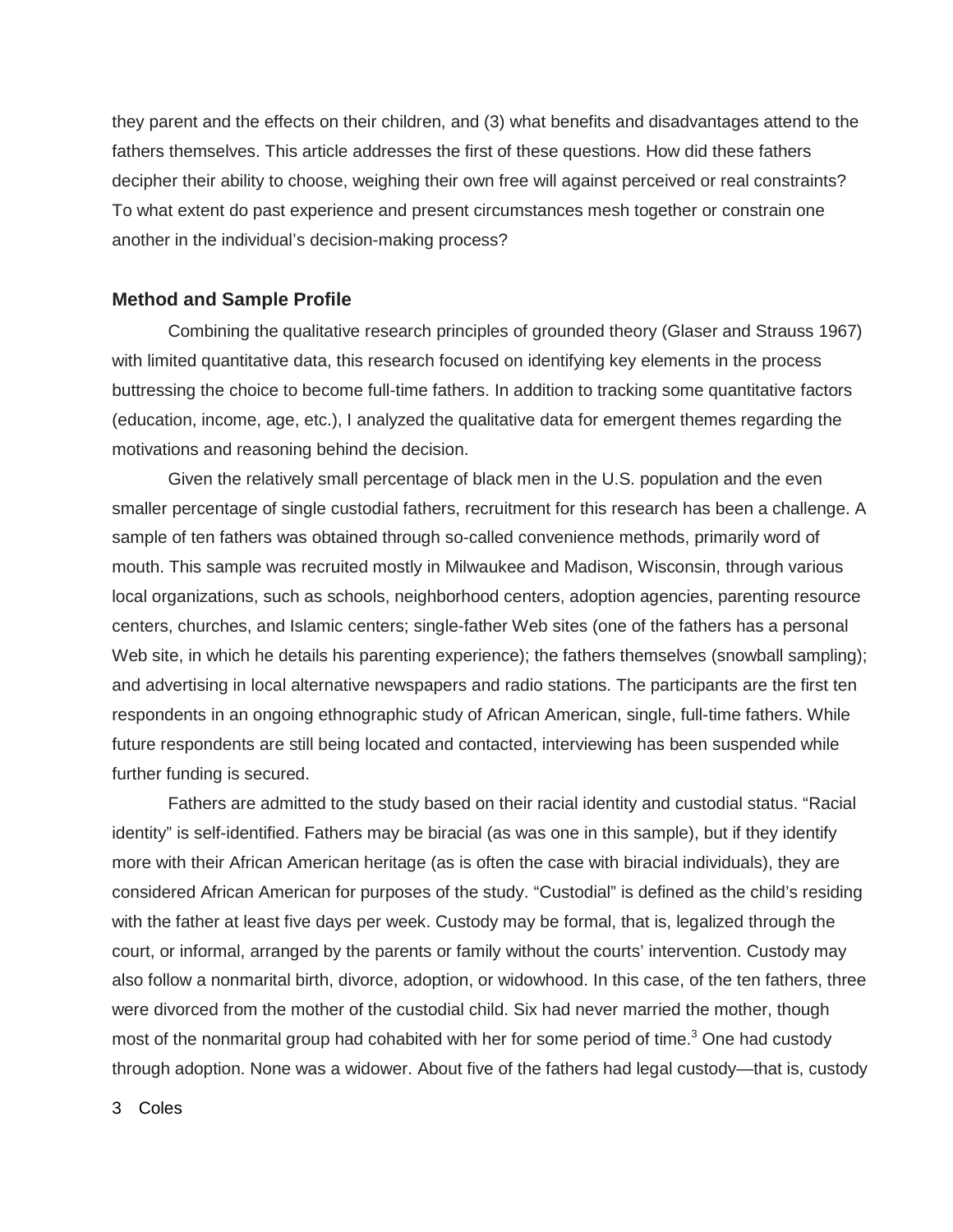adjudicated by the courts. The other five had made informal arrangements with the mother through mutual agreement that father custody would be best in their individual situations.

Fathers first filled out a quantitative questionnaire that elicited demographic information about themselves and their children and addressed their family background, parenting style and philosophy, existence and proximity of support system, distribution of household labor and child care, and a limited number of measurable outcomes for child and father. On completion of the questionnaire, fathers participated in a two- to three-hour in-depth interview with the primary researcher or an assistant. Two of the interviews were conducted via e-mail, but all of the other interviews were conducted at a mutually agreed on location, most often the home of the father. The interview included questions designed to explore the motivation and factors considered in choosing to parent full-time, definitions of and priority given to various parenting roles, and satisfaction with choices made and outcomes. For example, fathers were asked, "Why did you become a full-time father?" "How did your own childhood family affect your choice to parent?" and "What role did your employment (residence, family support, etc.) play in your decision?" Interviews of these ten men occurred from the end of 1999 through 2000.

In this sample of ten fathers, several themes emerged as more important considerations than others. A sense of duty and a desire to fulfill parental responsibility underlie the decision for a number of men. The father's family of orientation, particularly his father, was a major motivational factor. A preexisting bond with the child and the desire to be a role model for the child was noteworthy for a number of the men. In addition, while employment, family support, the number and gender of children, and competency of the mother were factors weighed in consideration of father custody, the fathers' narrative accounts indicate that these held little meaning for them in terms of their motivation to take custody.

#### **The Choice or Duty to Parent**

Defining choice and weighing the individual pushes and pulls of the decision to parent is a murky area. All individuals have a "choice" to parent—that is, they have the choice to conceive or not (excluding cases of rape and infertility), to abort or not, to adopt or not, to rear a child or give it up for adoption. However, because of the biological differences between men and women and the way our society has structured gender roles, men have more of a choice than do women as to whether to take on a full-time parenting role once a child is born. Excluding the adoptive father in this sample, five of the remaining nine fathers had continuously coresided with their children since birth; that is, upon divorce or separation from the mother, they immediately took custody. However,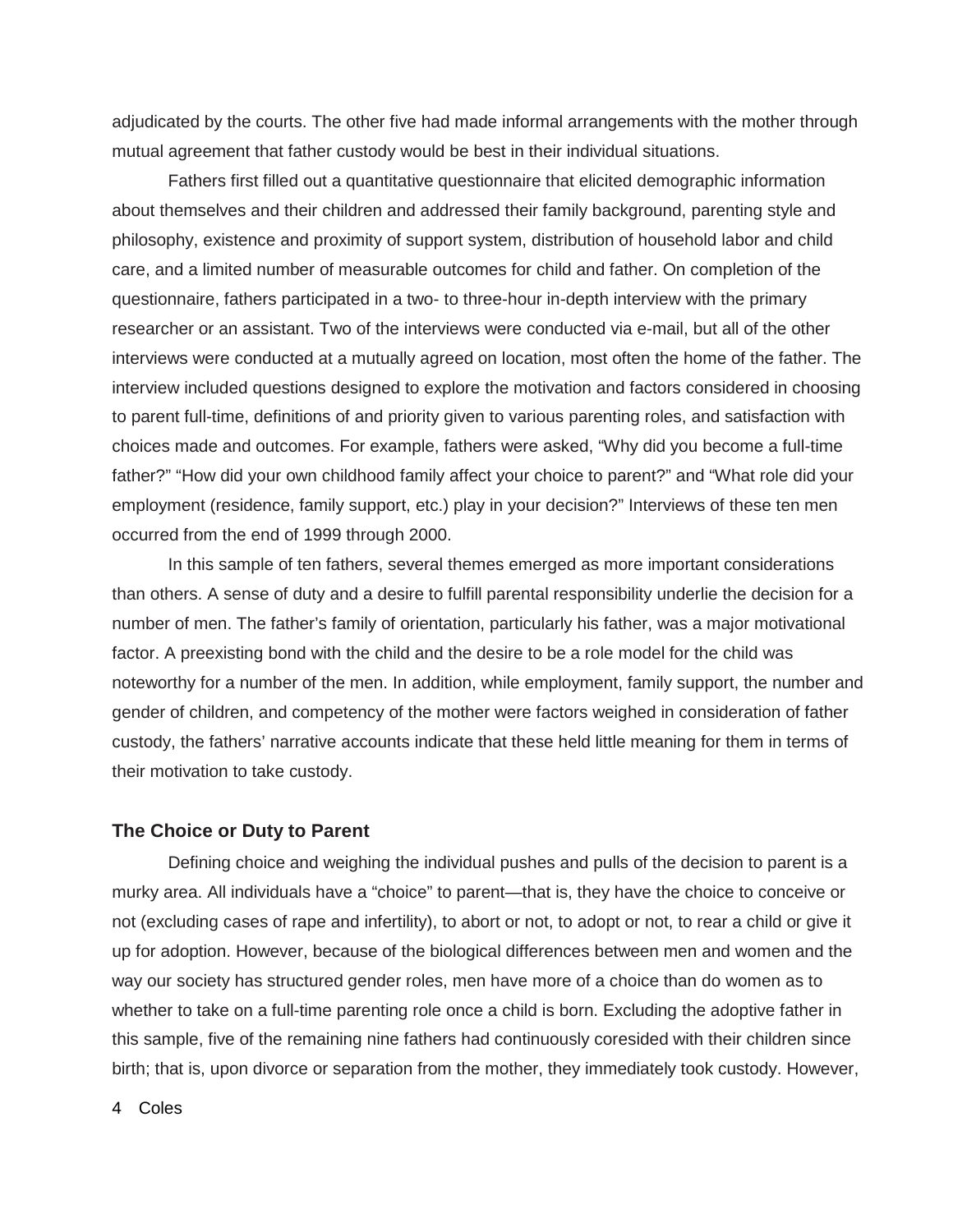four of the fathers experienced a period of time when they did not have custody of their child, and three of those four fathers were able to use that time to complete a college education and find stable employment, whereupon they requested custody. That time off for personal development is an option less frequently available to mothers.

Maternal incompetence is another factor further muddying the concept of choice. While the definition of incompetence could be debated (though not here), three of the mothers would be considered incompetent by most legal standards; two were drug addicted and one had had several nervous breakdowns. A fourth mother had been living in an overcrowded residence, which led to the baby's injury, so the court placed the infant in foster care. A fifth mother was defined by the father as incompetent because she was unemployed and living with friends. Nevertheless, all the mothers except the first three mentioned above saw their children regularly, often spending one or two nights a week together or helping with weekly child care.

Maternal incompetence is often cited as a factor limiting the father's choice, but options other than father custody, such as foster care or informal adoption by other family members, do exist. Considering the numbers of African American children who are either under state custody or have been informally adopted by extended family members, non–father custody is a well-known option that these fathers could have taken. Hence, even the fathers in this sample who took custody because their ex-partners were, to one degree or another, incompetent still view themselves as having freely chosen to parent. They view any limitations on their choice as self-imposed.

Studies also indicate that women are more likely than men to perceive parenting as a duty, while men view it more as an option (Dowd 1997). However, at least four of the fathers here used language that indicated that they also saw parenting as a duty and that self-imposed standards, rather than circumstances, were more likely to have constrained their choice, impelling them to take on the responsibility. Only two of the fathers indicated that they would have preferred not to have sole custody. For most, however, the existence and awareness of other noncustodial options constituted the freedom that created the possibility for choice, but it was their own inner sense of duty that rendered those options virtually nonexistent.

Moreover, for these men the choice to conceive and give birth to a child is not a decision separate from the one to raise a child; rather, the former implies the latter. For instance, Alex,<sup>4</sup> a thirty-three-year-old father who went to court to get his infant son out of foster care, indicates that the moral duty to care is embedded in the role of parent, apparently regardless of gender. He says,

> I feel I'm doing it because that's what I'm supposed to do. Parents [not mothers or fathers] are supposed to take care of their children....It was my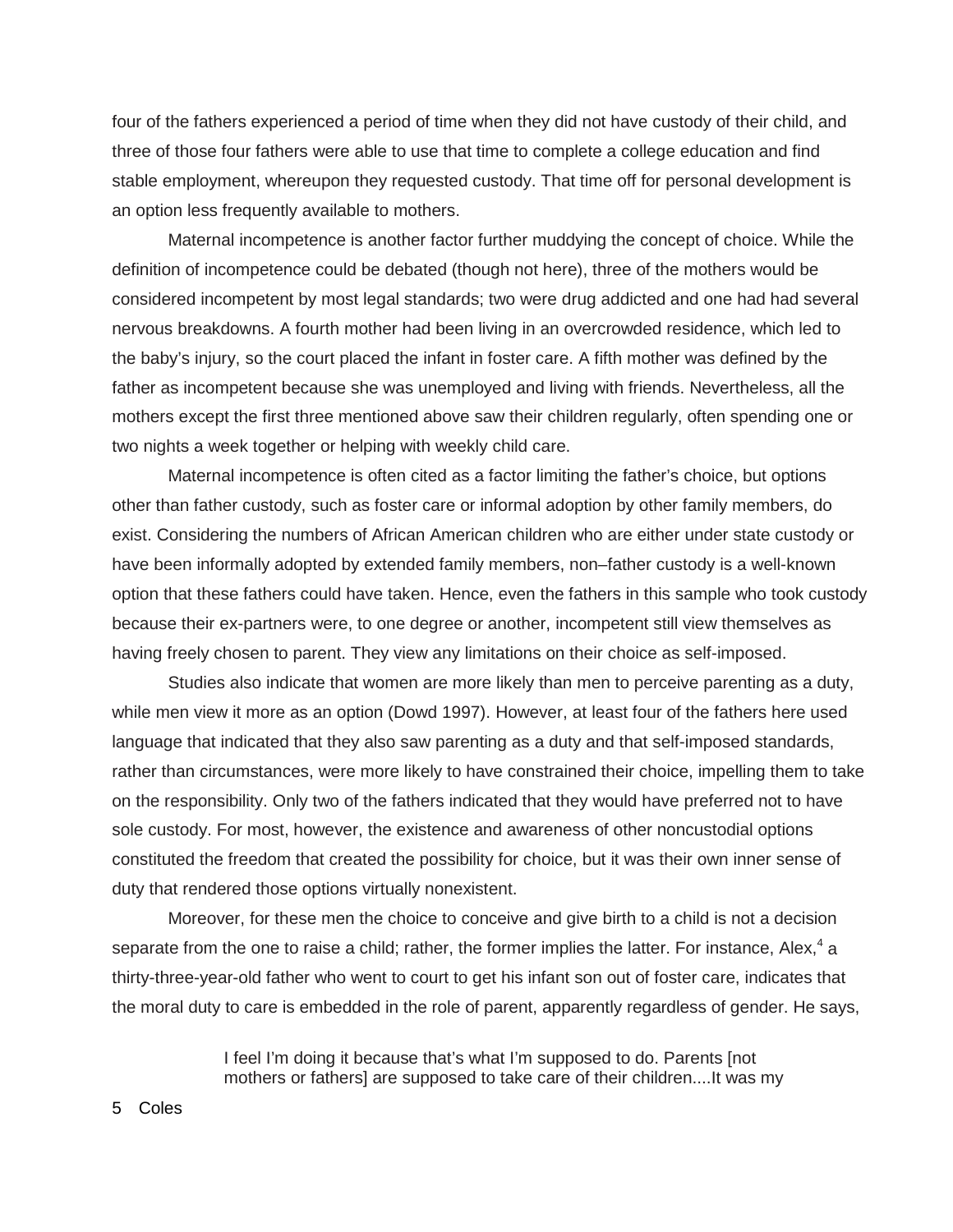duty to take my son. I feel I'm doing the right thing.

Similarly, Tracy, father of nine-year-old Train (a nickname), finished college while the mother had custody for several years. He says,

> If something had happened to his mother, I would have had to take him, no matter what my situation. You know what I mean? I would not give that responsibility to nobody. And I wouldn't want nobody else raising my child... because I don't want to blame nobody else for how my child turns out. I just want to do the best job I can as a parent, and if my child turns out good, then that's going to make me that much more proud of myself and my child.

While his statement at first indicates that incompetence or death on the part of the mother would have constrained his choice (i.e., he would have *had* to do it), clearly his follow-up statement indicates that the constraint would have emerged from his own desire that he, not anyone else, have the responsibility and accountability for raising his child.

Likewise, Ray, divorced father of ten-year-old Kyle, realizes that his choice to parent as a single father could garner him more kudos than is usual for single mothers. Nevertheless, he says, "People compliment me for having custody, but I don't really warm to the compliments too much, because they are complimenting me on something that I felt was my responsibility to do." In fact, most of the men indicated that their choice to parent elicited favorable reaction from friends, family, and acquaintances, often making them attractive to women.

On the other hand, several of the fathers suggested there was a fine line between a compliment and an insult. For instance, Ray said that while people look favorably on his taking the responsibility, there is the suggestion that it is only because the mother didn't want to.

> People used to tell me, "How could she just leave her son?" I'd say, "Well, she didn't *leave* her son. I mean, she can see him any time she wants." He goes over there. And it's not like she just abandoned him on some wayside station. He is with his *dad*. But that's just the society that we live in. I mean people are used to the man taking off.

The compliments reflect a perception that these fathers are the exceptions, that most men, particularly black men, usually don't choose responsibility in parenting and that they are somehow second best.

## **Breaking a Cycle of Bad Dads**

Striking among the findings here is the role played by the fathers' experiences in their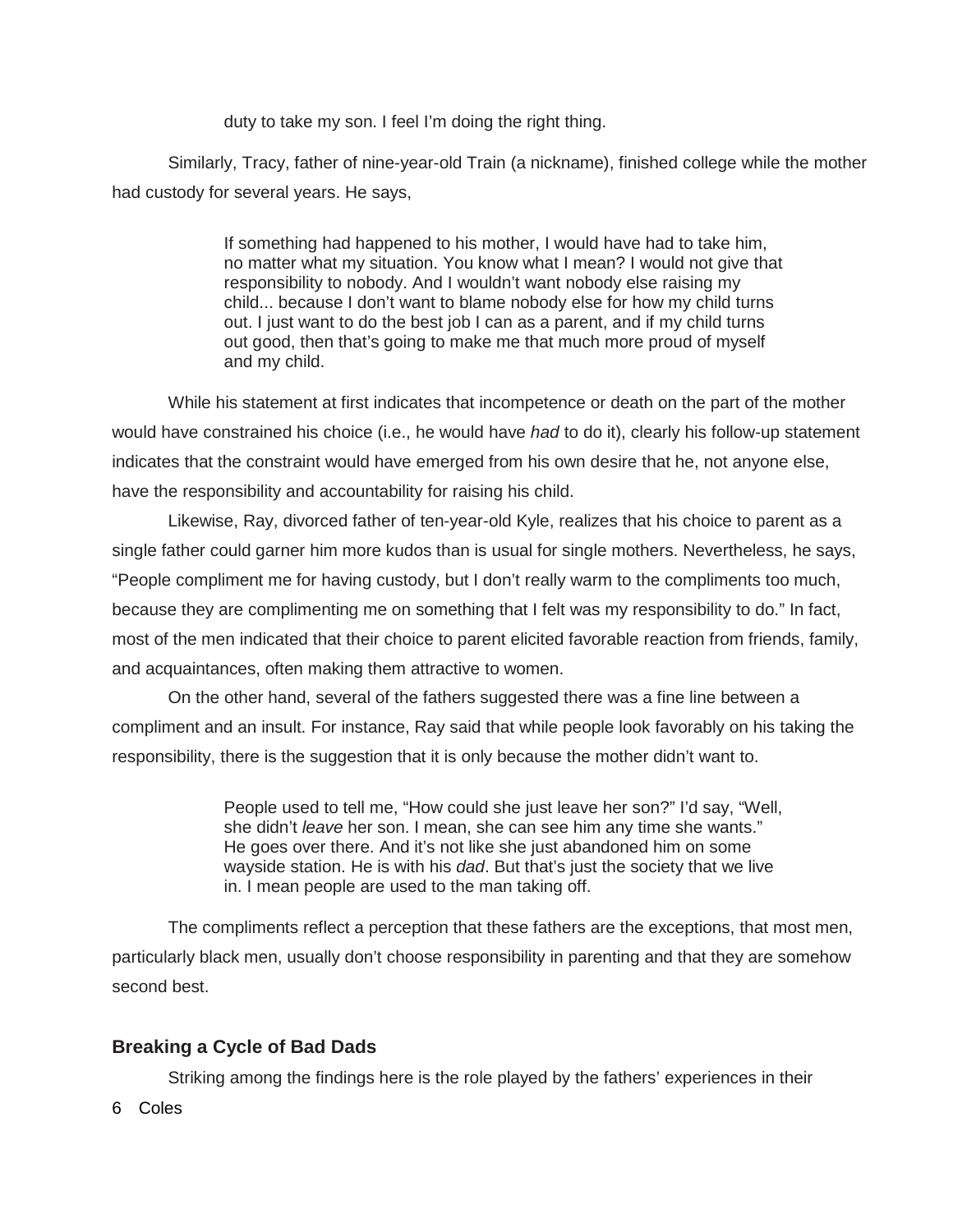families of orientation in their motivation to father full-time. Only three of the fathers came from intact two-parent families. The majority had spent at least a portion, most at least eleven years, of their childhood in a single-parent family. While this is consistent with the trend of single-parent households being the predominant family structure among black families since the late 1980s and seems to support earlier research that finds a pattern of intergenerational single parenting, it doesn't tell the whole story.

Eight of the men reported being closer to their mothers than to their fathers, even though all of the mothers had been employed. Most of the fathers described their mothers as loving, strong, hard-working women who serve as their role models now. At worst, mothers were described as women who had done the best they could given a stressful situation. Two fathers said they felt close to both parents, and three said both parents served as role models, although it should be noted that sometimes it was as a role model for what *not* to do as a parent.

The view they held of their fathers differed significantly from that which they held of their mothers. Only one of the sample fathers found his own father to be *nurturing*, and that was qualified by "somewhat." Even the four who had grown up in two-parent families or who described their fathers as "providers" or "there for me" did not report their fathers to be nurturing. Social learning or modeling theory would suggest that boys who grow up without fathers would fail to learn how to parent. If that is correct, they would be less likely to take on a parenting role and more likely to reproduce the scenario in which they grew up, hence remaining uninvolved and distant should they have children (Gersick 1979; Hanson 1985).

However, rather than re-creating that paternal motif in their generation, many of these men found their lack of a nurturing father to be a consciously motivating factor in their own parenting experience. The pain of abandonment gave birth to a narrative of negation; that is, the men expressed strong desires to be unlike their negative role model, to not reproduce the abandonment experience, and to avoid having their children feel toward them the way they felt toward their own fathers. The narrative of Larry, a second-grade teacher in Milwaukee's public school system and father of a daughter and son, illustrates this drive.

> I saw my dad very irregularly. It wasn't even once a year. We might go two years without even hearing from him, and then one day we would hear from him. I remember one time he came and picked up me and my brother and took us to Oscar's [a restaurant], which had a fish tank. It was my first time seeing it. But he didn't even come to my high school graduation, but his brother did. His brother would try to see us once in a while.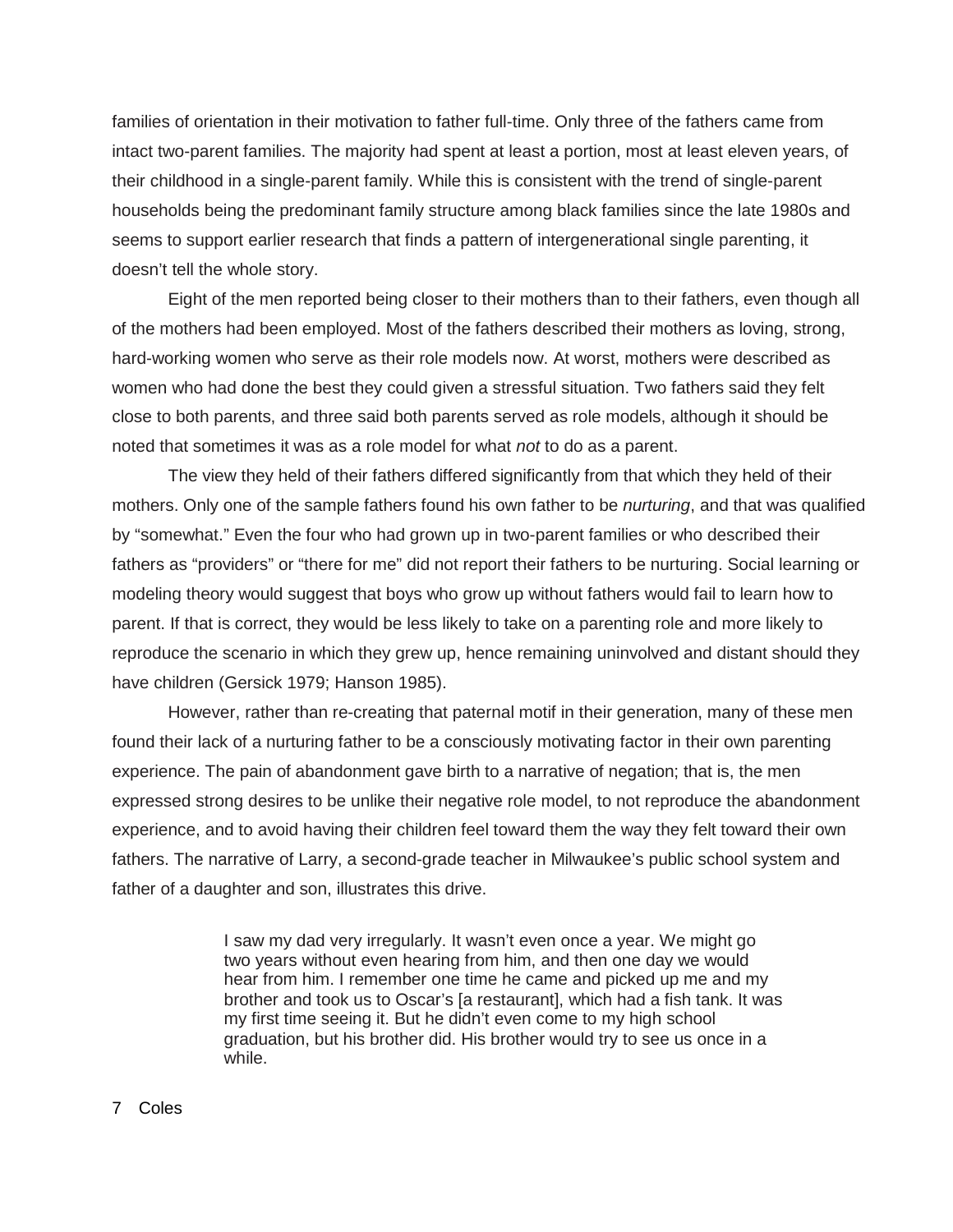The day my baby was born, I said, "I gotta find a better life." I had always said that I was not going to be like my daddy. I mean, I had the idea, the dream, as a kid because of some of the things my mother went through. I said I don't want my kids to go through any of this shit. I'm going to get married the right way. But, of course, that didn't happen as far as the marriage. But I just said I was not going to abandon my kids. We both [he and his girlfriend] could have separate lives, but I was not going to abandon my child, no matter what. I think that gave me the drive....I just wanted to raise my kids. You know what I mean? I just wanted—because I never had the opportunity to be with my dad. I just did not want to be like my father.

Concurring, Tracy, a thirty-one-year-old social worker and father of two boys (though he has sole custody of only the oldest), described his experience with his dad.

> I didn't see my dad much....I seen him once when I was four or five. I remember it exactly. I was in kindergarten. Then I didn't see him again until I was in the sixth grade, so I had to be about twelve or eleven. And then I didn't see him again until I was nineteen. So I saw him three times. Then he just passed away this February. And he called once in a while and I'd talk to him. My sisters seen him more than I did, though. Because I didn't really care for him too much, my mother said. Also because I had gotten in some trouble when I was a kid. I was in Ethan Allen [a reform school] and I was sent to Wales. And when I got sent to Wales, he sent for my sisters and took them to California, where he lived. He wasn't in the state, you know. That's probably the major reason why I didn't see him. But even when he was here, you know, I don't know...why he didn't come see us kids or nothing like that, I can't really say.

Tracy's interactions with his father are so few that he can remember his exact grade or age at each meeting. Also, he appears at a loss to be able to explain (or fearful of the explanation as to) why his father was so unavailable, particularly to him and particularly at a time when he was in trouble. Hence, as social learning theory would suggest, Tracy acknowledges that the lack of a father left him without a model to imitate, left him without the knowledge of how to be a good father. But it didn't leave him without the motivation. "Being there" for the child becomes the minimum expectation, the least that a father can do. He continues:

> So [when my girlfriend became pregnant] I was excited about the baby and her being pregnant. But I wasn't prepared. I mean I didn't know how to be a father. I didn't know anything about that. I mean, my father wasn't around. All I knew is that I was going to be there for him [the baby]. I knew I was going to be there. It was like, you know, I'm not going to do what my father did to me.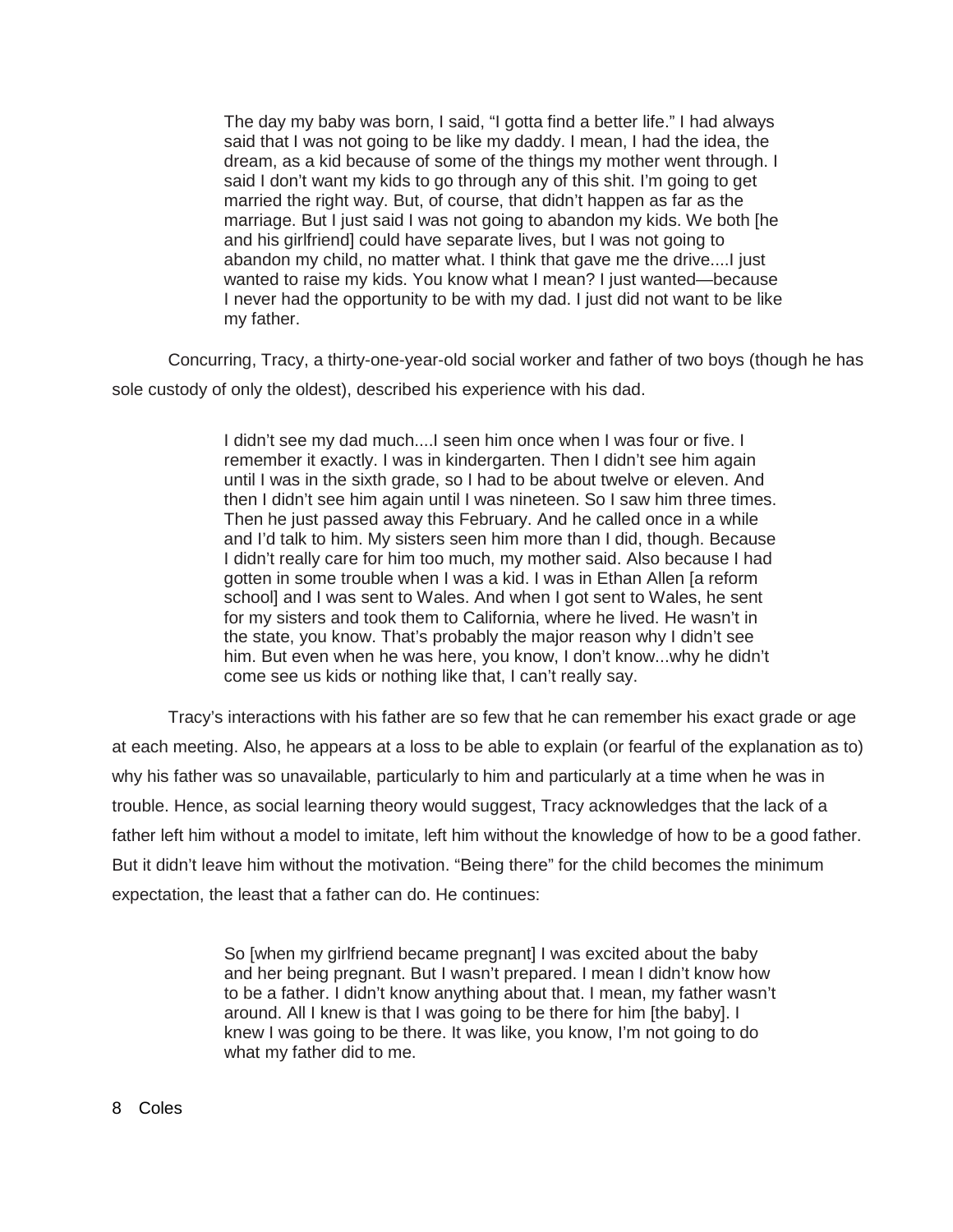Similarly, Ray, forty-three-year-old father of ten-year-old Kyle, had seen his father face-to-face only two times in his life. His father, a man with artistic talents, had lived what Ray called "the street life" and died early at about forty years of age.

> I saw him twice in life. Once he was doing a mural...on the wall of my cousin's basement. And I came over and my cousin said, "there's somebody downstairs that you might want to meet." That's how my family always is, just so deadpan about something like this. So I go down and it was him. And there really wasn't much I said to him. Wasn't much he said to me. The second time I saw him was in the summer of '74, right after my mom passed. He wasn't at the funeral, or nothing like that, you know. It didn't really surprise me because he was never around.... Then the next time I saw him was at *his* funeral.... There was only myself, my [two uncles], and the guy waiting to cover up the grave. My sisters didn't go. It was a very sad funeral....Even at that age I started realizing that we are all going to make our own decisions and we live with them.

Ray took custody of his son immediately after his divorce. He says of that decision, "I was looking forward to the arrangement because I saw it as a challenge. And I saw it as an opportunity to do what my father hadn't done."

John, a twenty-four-year-old father who has custody of his three-year-old daughter, suggests that the effect of his father's absence was positive for his own parenting, as it enabled him to know what *not* to do as a parent.

> My mother took care of me most of the time. My father was not there much, though I guess he was there as much as he could. But when someone isn't there, you know, you can't bond with them. A lot of people take their father not being there when they were young as a bad thing. But I just took the good out of it and took what he did do and took what I'm not going to do like him. It definitely made me a better father. It made me say, "I'm not going to do this to my child."

While avoiding the reproduction of a negative experience was utmost in their minds, most of the fathers expressed the desire to create something positive both for themselves and their children from this negative experience. For instance, Steve, another young father, who has custody of his two-year-old daughter, stated,

> My real father wasn't there and I always swore to myself that I'm going to have kids that I take care of, which I'm doing. Just trying to offer her more than what I had coming up and being a supportive parent, being there, talking to her. So I'd say the negatives that happened to me growing up ended up turning my life to having me make positive choices about raising my daughter.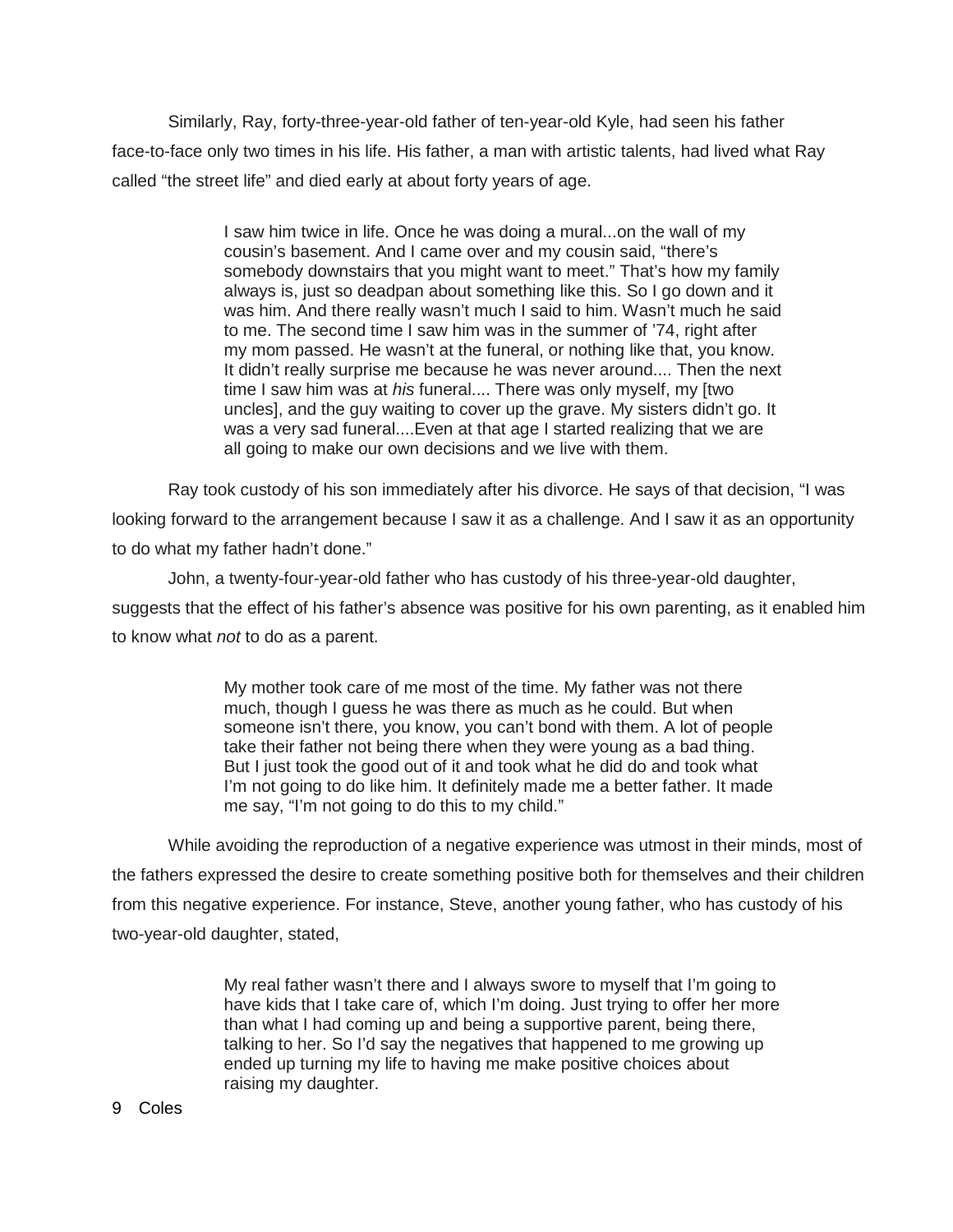While this drive to be the kind of father they hadn't had was more prevalent among the men from single-parent families, even some from two-parent families had similar refrains. Richard, a gay thirty-two-year-old man who adopted six-year-old Tommy nearly three years earlier, came from a two-parent family. His father was a church minister.

> When I was growing up I played Little League baseball for three years. My father never attended one game. I'm sorry, in three years you can get away for one game, at least. You know? And he never did. I asked him to go out and practice with me so I could hit the ball. He bought me a Johnny Batter-Upper so that I could practice by myself. And, you know, it was like that if he was going to the store—hardware store, or anything like that and I might have wanted to go with him, he said, "No, you stay here." It was always like that....So I had been wanting to be a good father for years.

One should not conclude from this that the majority of black men have fathers who are unavailable. Even if this were a random sample, single custodial fathers represent a minority of men and are not typical of the general population of fathers. In addition, several studies of fatherhood among two-parent black families indicate relatively high levels of proactive fathering. For instance, Allen's (1981) study of a group of black two-parent families found the fathers to be very involved, and McAdoo's (1981) study of forty black middle-class families found two-thirds of the dads to be nurturing.

More likely what this indicates is that for the men who do have weak or absent fathers, the experience acts not as a model to imitate but rather as a force motivating them to take on more parental responsibilities than is typical of most men. This is not to say that having such experiences will have that effect on the majority of men, but perhaps more than we might expect.

Several recent studies (Baruch and Barnett 1986; Kotre 1984; Snarey 1993) of single fathers, mostly white single fathers, found similar results. Snarey's (1993) study of single fathers found that fathers whose own fathers had been negative role models were more likely than fathers who had had positive role models to desire to exhibit more involved fathering. Men who had positive role models could as likely go either way in their own parenting. As Snarey explained, rather than modeling what they had experienced and observed growing up, fathers with weak fathers were strongly motivated to "rework their heritage." Kotre (1984) explained his similar finding by utilizing psychologist Eric Erickson's theory of generativity. In a number of his writings, Erickson (1963, 1964, 1974) argued that humans had an instinct or urge to care for others, which would be manifested at a particular stage of life through reproduction, parenting, teaching others, and/or cultural creativity.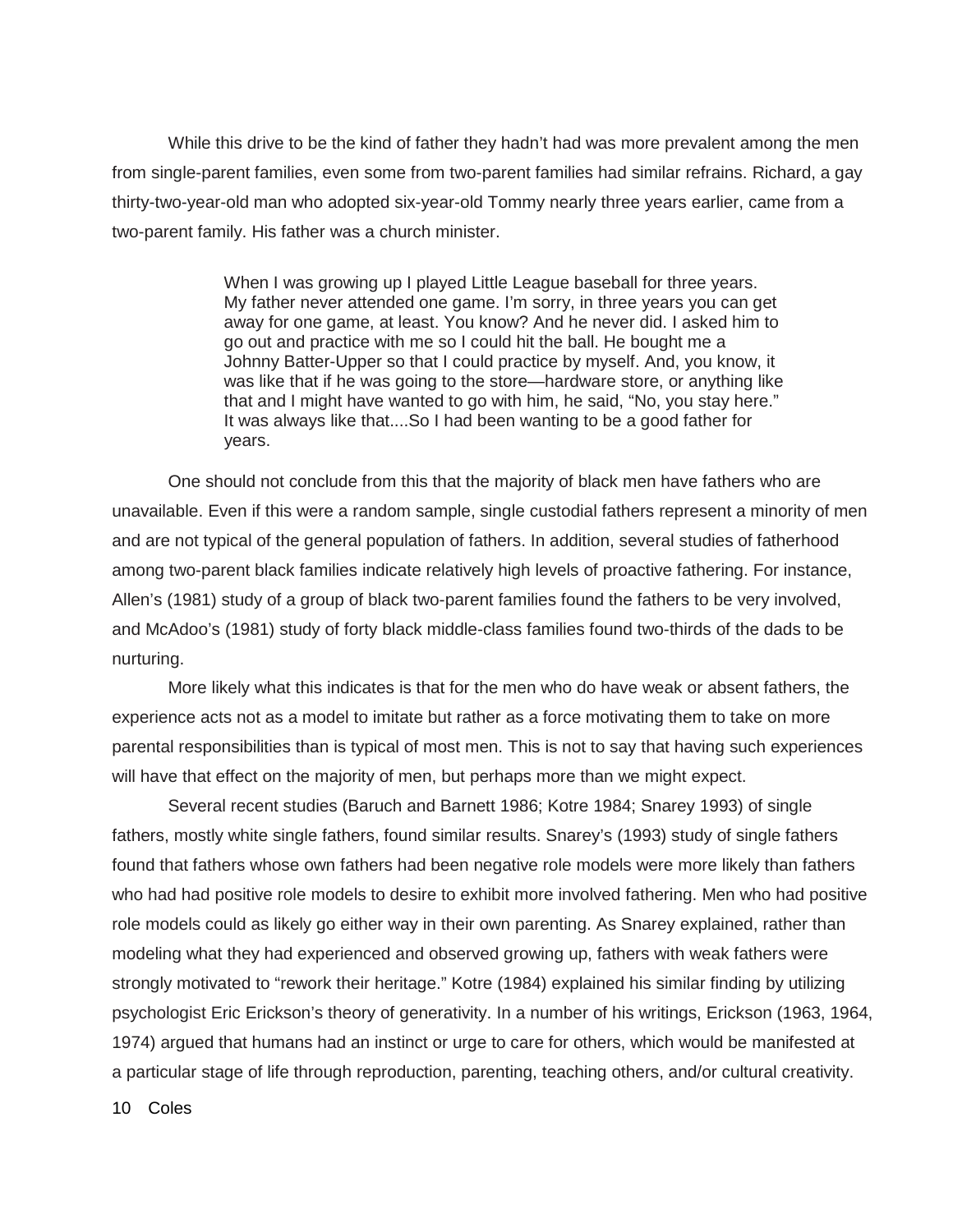While this article focuses on the father's manifestation of generativity in his reproductive and parenting roles, it is worth noting here that several of these fathers were caring for other children in some capacity as well. For instance, two of the fathers had younger brothers also residing with them. Three of the fathers had another biological child whom they saw regularly. One father was helping to care for the daughter of a former girlfriend (the child was not his biological child). Another father had his son's friend living with them as well, and two fathers spent a significant part of their time mentoring other young children through community or school programs.

## **Providing Role Models for Children**

As mentioned earlier, one of the fathers had had some conflicts with law enforcement as a juvenile; two others had siblings who were "living the street life" or in jail. These fathers and a couple others who had had early nonmarital births<sup>5</sup> tended to explain these experiences as the result of not having had a father who modeled good behavior, who disciplined them, or in whom they could confide. Consequently, several of the fathers indicated that they took custody because they desired to be a role model for their children; they hoped to head off the kind of problems they had attributed to the lack of fathering.

Tracy, a social worker who spent several of his teen years in a reform school, said one reason for taking custody of his nine-year-old son was to socialize him into manhood.

> I always wanted him, but I also knew he needed his mother. So I told her, "You did a good job; we both did." I think we did an outstanding job with him, you know. I think he is going to be ten times better of a human being than I am. But I told her now I think it's time for me to take over and just be the primary parent and you be the secondary. Because he is about to become a man now, you know. I wanted to make sure [he doesn't go through what I went through]....I wanted to be there for puberty and all, because we both know—she hates to admit it, but I tell him to do something, he does it.

Ray, who works in the public school system, similarly suggested that boys are more likely to respond to the male in the family than to the mother. He states that one of the practical reasons he took custody of Kyle after the divorce is that

> there is, I guess, that challenge that a manchild always tries on his mom what he wouldn't do on his dad. Even at his young age, you know, it was always,...they [his son and ex-wife] would go at it over something.

Ronald, a private elementary schoolteacher who grew up in a two-parent family, has custody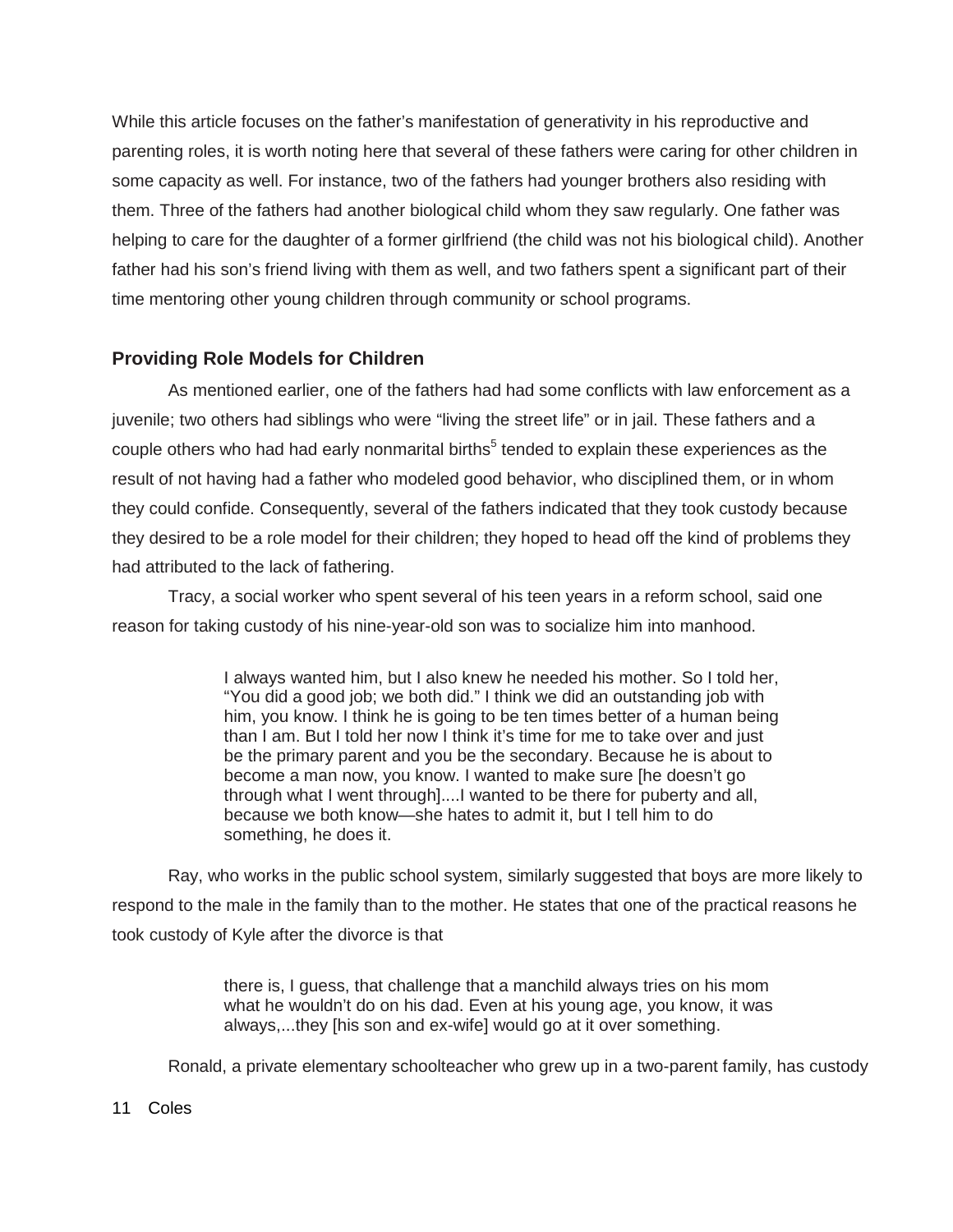of a teenage daughter and son due to their mother's drug addiction. He took custody of his son first, while he was living with some friends. A few months later, after moving into a house, he took custody of his daughter. His daughter has had some behavioral problems in the past year, and he feels he was not as understanding and responsive to her needs as he was to his son's, perhaps because he assumed his son would have been more likely to experience problems than his daughter. Ronald indicates that due to lingering racism in the United States, young black men, in particular, may need extra modeling. He says,

> I have my kids because I just thought about what my kids needed....I know what the streets are like. I know what society does to black people as far as discrimination and racism. I've lived the black experience. So I know what my son and daughter are up against. I guess if I had really focused on her, it [the behavioral problems she has had recently] wouldn't have happened to her, or I could have done more to prevent it. But with my son, I knew that a lot of things are going to bring him down, as far as being a black male. And, you know, the streets definitely is one of the things to bring him down. So I've always tried to prepare him and kept him with me, where he would learn from me. Maybe not all what I do, but more what I say and what I do. And I think that I've done good with him, as far as him understanding and being ready for the world once he leaves here.

While this desire to be a role model for their children was more often expressed by fathers of boys, girls represented a slight majority of custodial children (seven of a total of thirteen custodial children). Only a couple of the fathers of girls mentioned similar desires for their daughters. For instance, Larry thinks he might have made better choices about sexual activity if his father had been more involved. He states, "A boy needs a man." Nevertheless, Larry has custody of his daughter Emily, not his younger son. Larry points out that one of the reasons he took his daughter was that "I just wanted to help teach her how to be respectful, not be like a lot of the girls who become women who have a lot of babies. I want her to go to college, finish school."

## **Just Fulfilling an Established Dream or Bond**

For some of the fathers, taking custody just seemed the natural thing to do, given a long-held desire to be a father, to enact an image they had held of the perfect family, and/or to fulfill the close relationship they had with their children. Most of those who indicated the existence of a bond between father and child (in all cases these were fathers who had custody of only one child) also indicated a higher level of prior involvement with the child, either when they had coresided with mom and child and the father had performed primary care responsibilities or during a period of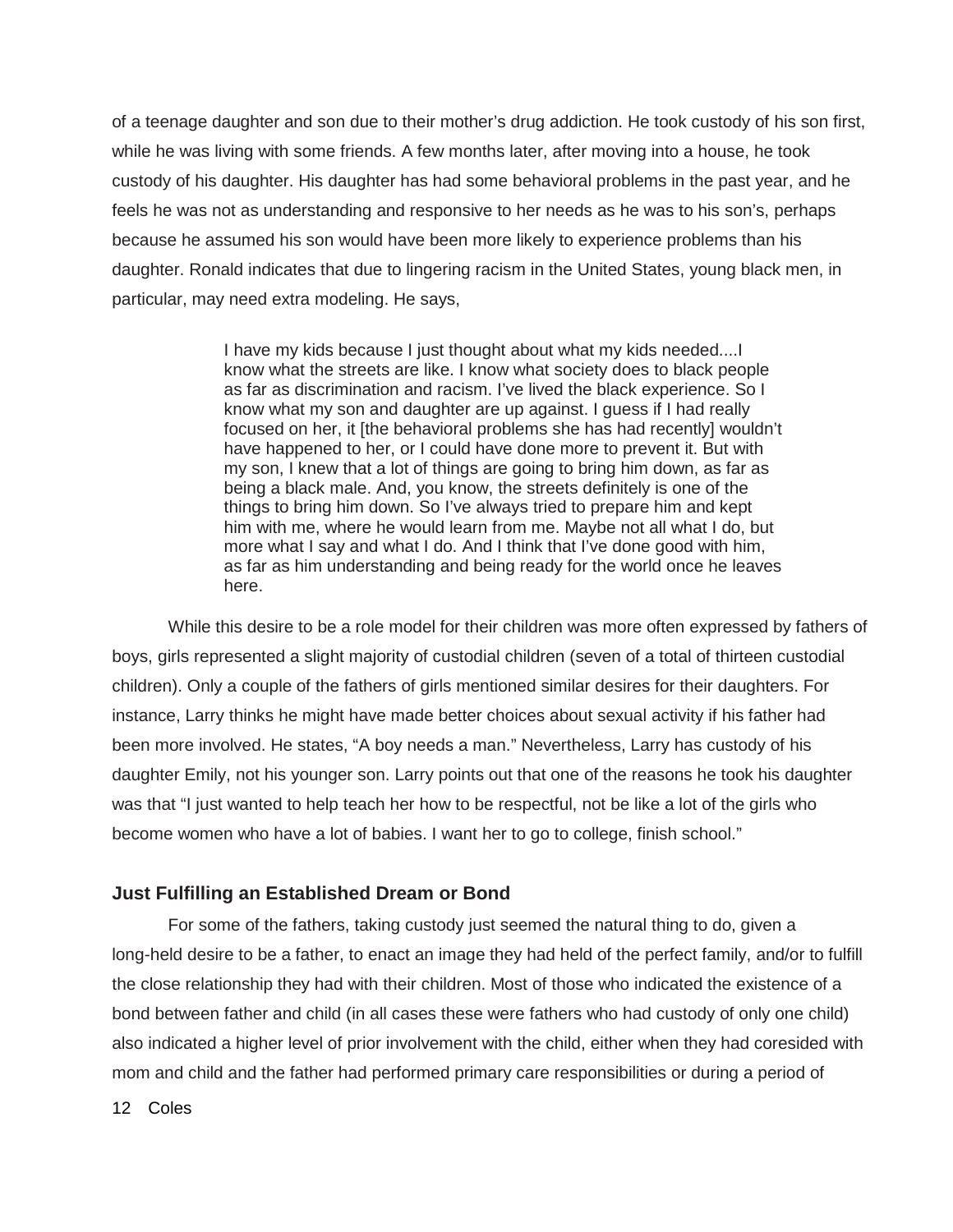noncustody during which the father had visited the child frequently. Nevertheless, taking on a majority of child care responsibilities prior to custody remained the experience of only a few men; most indicated that the mothers had handled the majority of the responsibilities previously.

Tracy, father of two sons, explains that although the pregnancy of his first son was unplanned, it seemed to be his chance to fulfill his long-held desire to once again be part of a large extended family.

> I remember when I was young, very young, all I can remember is my family. Not just my immediate family, but, you know, family around. So that's what I liked, when I see all the family members together. That's what made me want to establish a family.... Although the pregnancy wasn't planned, when I found out my girlfriend was pregnant, I was happy. I was happy. It was a joy to me. It never once crossed my mind that it was a mistake. I didn't try to talk her into getting an abortion or anything like that. It never once crossed my mind.

That desire may have made him more likely to proactively connect with his son, which he attempted to do even as the child was in the womb. However, Tracy's former girlfriend and mother of Train is diabetic. Therefore, in addition to his own desire, her ill health during and after the pregnancy required that someone take on more child care responsibilities. Tracy decided that someone would be him.

> I was in Texas in college when I found out she was pregnant. So I dropped out of school. She was very ill through the whole pregnancy, and she had a hard time in labor. She was in labor maybe thirty hours, and she had to have a C-section to get him out. I stayed up the whole time, 'til the last hour. I fell asleep in the chair. She was ill after the birth too. I did most of the bathing, diapers, feeding. That was rough, but then I had a new respect for women. Boy I'll tell you that! But before he was born I used to talk to her stomach all the time. I used to sing to her stomach all the time, you know. When he came out I sang that same song, and he knew exactly who it was.

Tracy and Larry are friends and neighbors, and both of them graduated from the same university during a period of noncustody. Tracy's son and Larry's daughter are close in age, and each of them refers to the other's father as "uncle." Tracy said that even during the period of nonresidence with his son, both he and Larry tried to see their children as frequently as they could.

> When I was at Whitewater [a town located about an hour or so from Milwaukee], I used to come home every weekend and pick him up. I'd take him around the campus and everything, you know, and let him know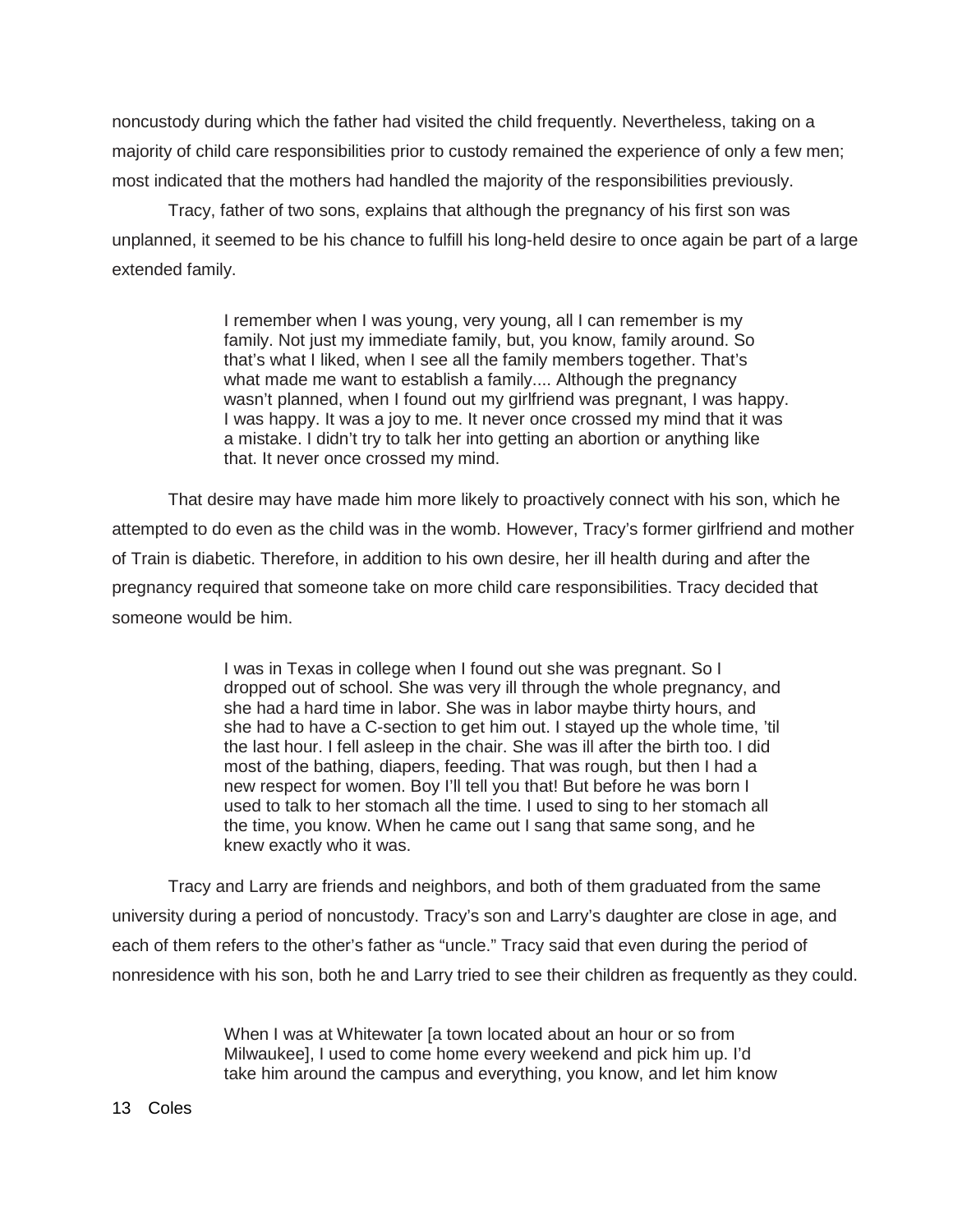what college was all about. People there knew him very well. Larry did the same thing with his daughter. Emily and Little Tracy actually grew up together maybe from two years old. When we had free time, we'd say, "Let's go get the kids." Every time they [the children] had a break from school, they were with us. We had a lot of people there helping us too. They were surprised that we actually had kids, and they were really surprised that we actually were into our kids, were interested in our kids, and into their lives.

Although Larry did not express the same level of prior desire to establish a family as had Tracy, Larry says that those years of working on the relationship with his kids effected a bond that motivated him to take custody. His daughter, in particular, consistently expressed a desire to live with Larry instead of her mother.

> We built a bond just a long time ago when she was a baby. Even when I was up at school going two or three months without seeing her, I still could tell. She would run to my arms. And when it was time for me to go, she wasn't ready for me to leave. I mean, she wanted to stay with me. She would really cry, and I would feel so bad. I feel good about it now.

Likewise, prior involvement preceded Ray's bond with his child. Ray was married to his son's mother, and shortly after the birth of Kyle, Ray's wife returned to work. She worked second shift at a food store. He describes how they handled child care responsibilities.

> When I'd get off work, we'd have an overlap time for both of us maybe of about forty-five minutes. And then she'd go off to work. And she didn't get off until 11 P.M., and she had stopped breast-feeding him. So then I was the one who was feeding him. I had to change the diapers and stuff. As I look back on it, I think that was how we bonded.

Although Ray acknowledges some logistical reasons for taking custody—his former wife is now a police officer who works third shift—he says that the real reason is that "he [Kyle] and I are kindred spirits. We are the same."

Even though Richard, the adoptive and gay father, did not have the opportunity to establish a bond prior to custody, he said that parenting had been something he had always wanted to do. After reading Tommy's file and seeing his picture, Richard was convinced that this was the kid for him.

> I had been wanting to be a father for years. And I always thought about getting into a relationship, have a good relationship, then we can adopt children and have this nice little suburban family with a white picket fence [he says with a chuckle]. Just build a nice little world here, you know. But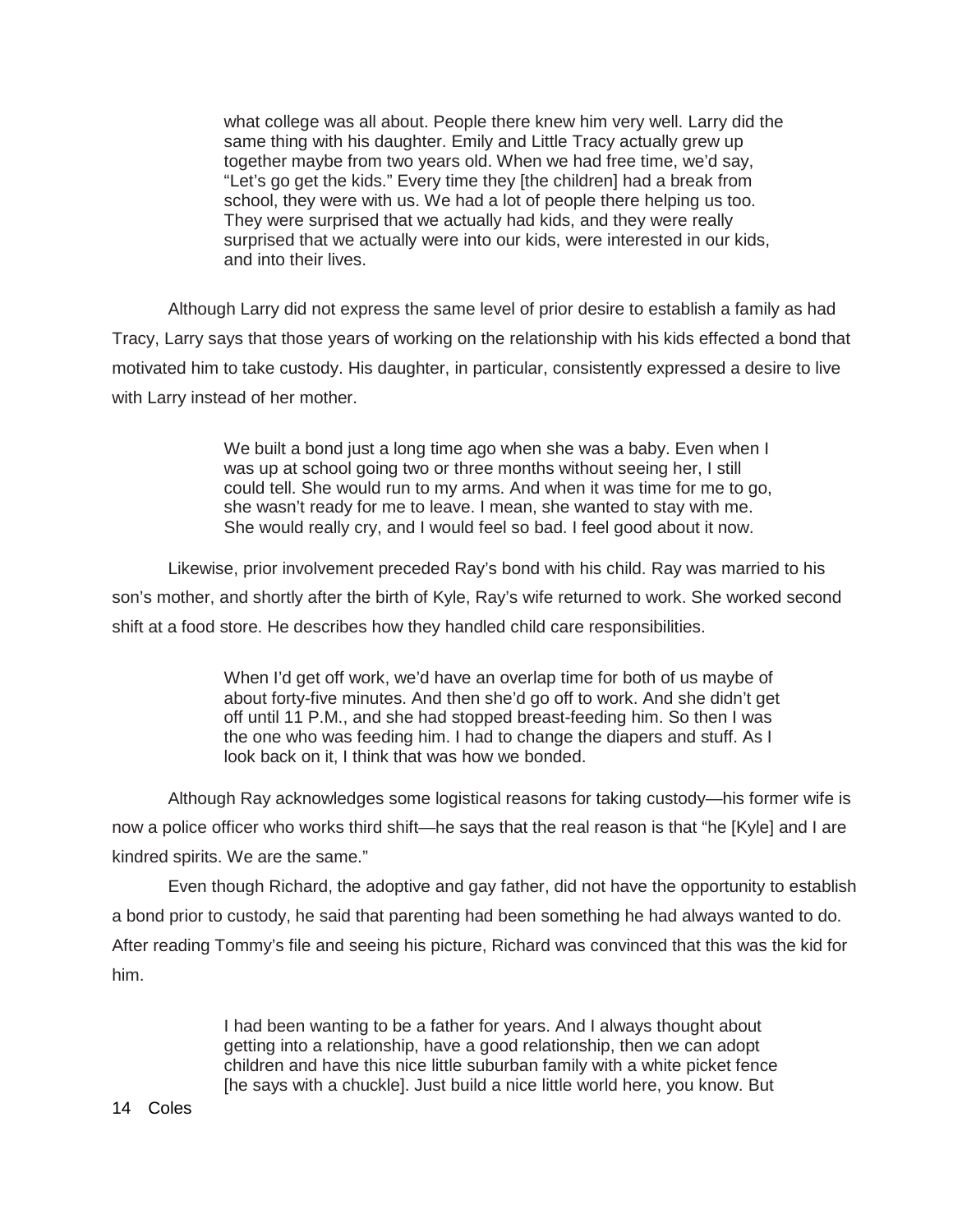then I ended my relationship in April of 1995, and I started thinking, "It's going to have to wait again." And then I started thinking, "Why?" Financially I felt ready. Emotionally, I felt ready. And so I started trying to get information about it. I just felt I could do it....So when his bio was brought to me in June—at the time he was a three-year-old—I took a week to read the file because I didn't want to just make a jump, a quick decision. So I read his file, and when I saw his picture, I just really wanted this kid....The first night, of course, I was infatuated. I just had this little kid, and they left him with me, with ME.

The desire to enact some form of an idealized family is expressed only among the never-married fathers. The divorced fathers, having already experienced their own family of procreation, do not see that as part of their decision to take custody. In fact, several of the divorced fathers and a couple of the never-married fathers who cohabited with the mothers of their children indicate that they know establishing a family is not that easy.

As mentioned earlier, both the desire to be a role model and the recognition of a father-child bond were more likely (i.e., not exclusively) to be expressed by fathers with regard to their sons, even though a slight majority of custodial children were girls. The number of households with girls or boys was equally divided: four households had girls only (one of these households had two girls), four households had boys only, and two households had children of both sexes. Most previous studies (Chang and Deinard 1982; Greif 1990; Ihinger-Tallman, Pasley, and Buehler 1995; Marsiglio 1991b; Morgan, Lye, and Condran 1988) of single custodial fathers indicate that gender plays a role in father custody (see Furstenberg et al. 1983; Seltzer and Brandreth 1995 as exceptions). In general, fathers are more likely to take custody of boys, perhaps because mothers of boys press for more father involvement and/or because they are more willing to relinquish sons to fathers. Those specific trends were not reflected in this small sample. However, the fathers' discourse about their own motivations to take custody indicates that their vision about what they can do for their child or the bond they can build with their child is somewhat gendered.

### **Availability of Resources**

In the choice to parent, the availability of resources is often a major, though not always a conscious, consideration. The demographic information gathered for each respondent in this study indicates, for instance, that full-time employment was present at time of custody in all but one case. About half were currently employed more than full-time. Only one was receiving some government subsidies in the form of food stamps and housing subsidies. This is congruent with the findings of most studies on single fathers, which usually find that single full-time fathers tend to have higher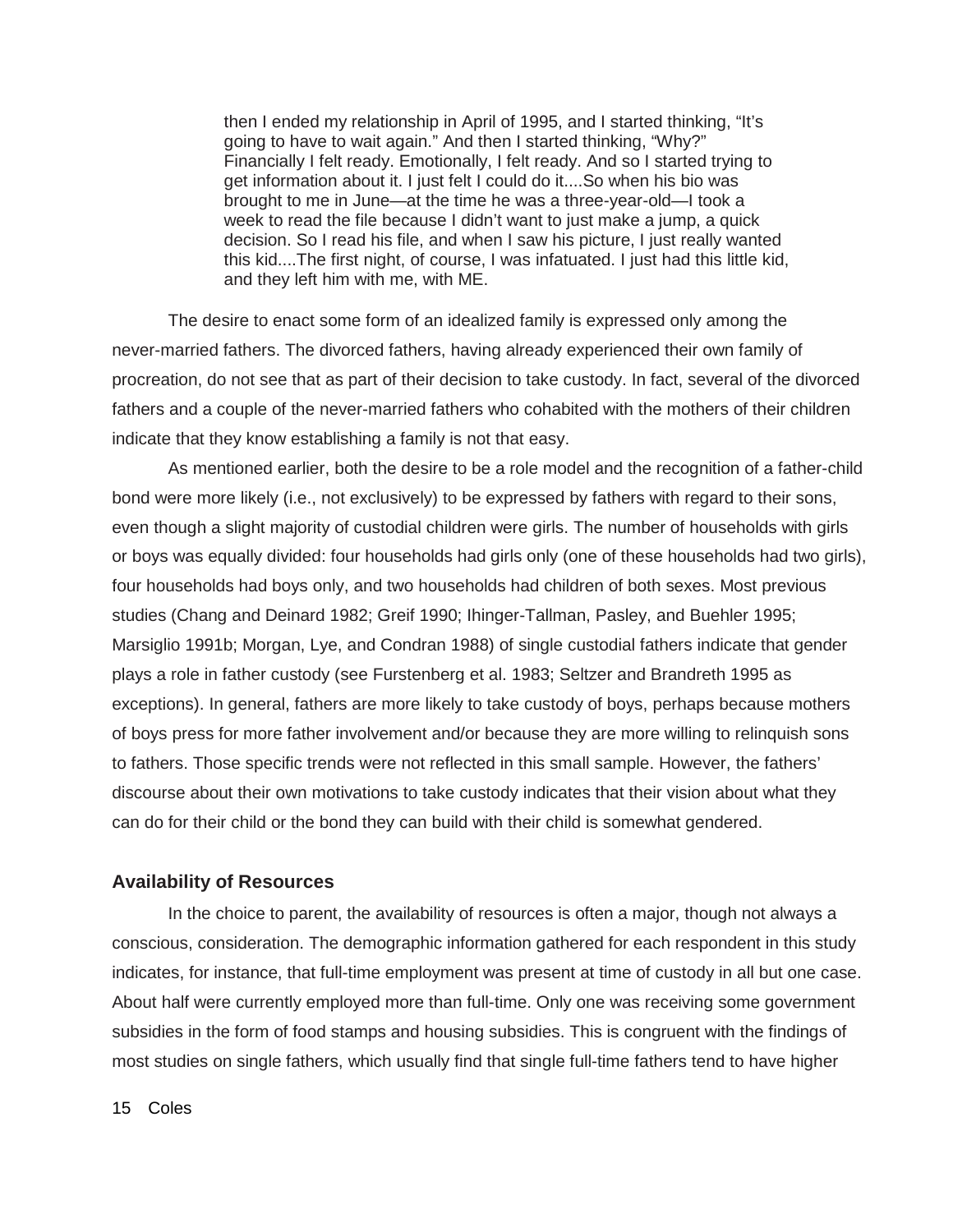incomes and more full-time employment and are less likely to rely on various forms of social welfare than single mothers (Chang and Deinard 1982; Dowd 1997; Downey 1994; Gersick 1979; Greif 1985, 1990; Hanson 1985, 1988; Orthner, Brown, and Ferguson 1976; Risman 1986; Santrock and Warshak 1979).

In particular, the higher level of unemployment among black men has been debated as a factor in determining their lower marriage rates. For instance, Wilson (1987) has argued that black men's marriage rates are low due to high unemployment, since both the men and the women see the men as unable to perform the provider role. Likewise, since black women have higher rates of education than do black men, black women have more difficulty marrying hypergamously as is usually the expectation in society. However, several studies (Lerman 1993) have found that employment didn't make black men more likely to marry; rather, it made them less likely to become fathers prior to marriage. Since seven of the ten fathers in this sample were never married, it is possible that employment may make them more likely to take on full-time parenting if they do become fathers. Nevertheless, most fathers cited employment as a factor they considered but not a driving force in their decision. In fact, several felt they would have taken custody anyway, even if they had not been employed.

Most of the fathers also had a residence in place when they took custody. Those who were divorced maintained the house or apartment they had lived in. Only three of the fathers own their residence. However, residence did play more of a conscious role for fathers of daughters, probably due to their perception that they would need separate sleeping space for a daughter, while if need be they could share a room with their son.

Ronald was living with some friends when he took custody of his son, but he waited until he got his grandmother's home to take custody of his daughter. Larry waited until he was settled in a two-bedroom apartment to get custody of Erica, and he currently is hoping to be able to move to a larger apartment or house to be able to take his son as well. Two of the fathers mentioned the mother's overcrowded or dependent living situation as a motivating factor. For instance, John said his home ownership was a pivotal reason for taking custody of his young daughter Tonya:

> As soon as I bought my home, I wanted my child here with me. Tonya's mother was still living with her mom or her father, like off and on staying with either one of them, and I just wanted my child to have a home. I mean, when I was younger, I stayed with my grandparents, you know. My mother didn't get a home, didn't even move out of [her parent's] house until I was twelve years old. And I just wanted my daughter to have a place that she can call her own.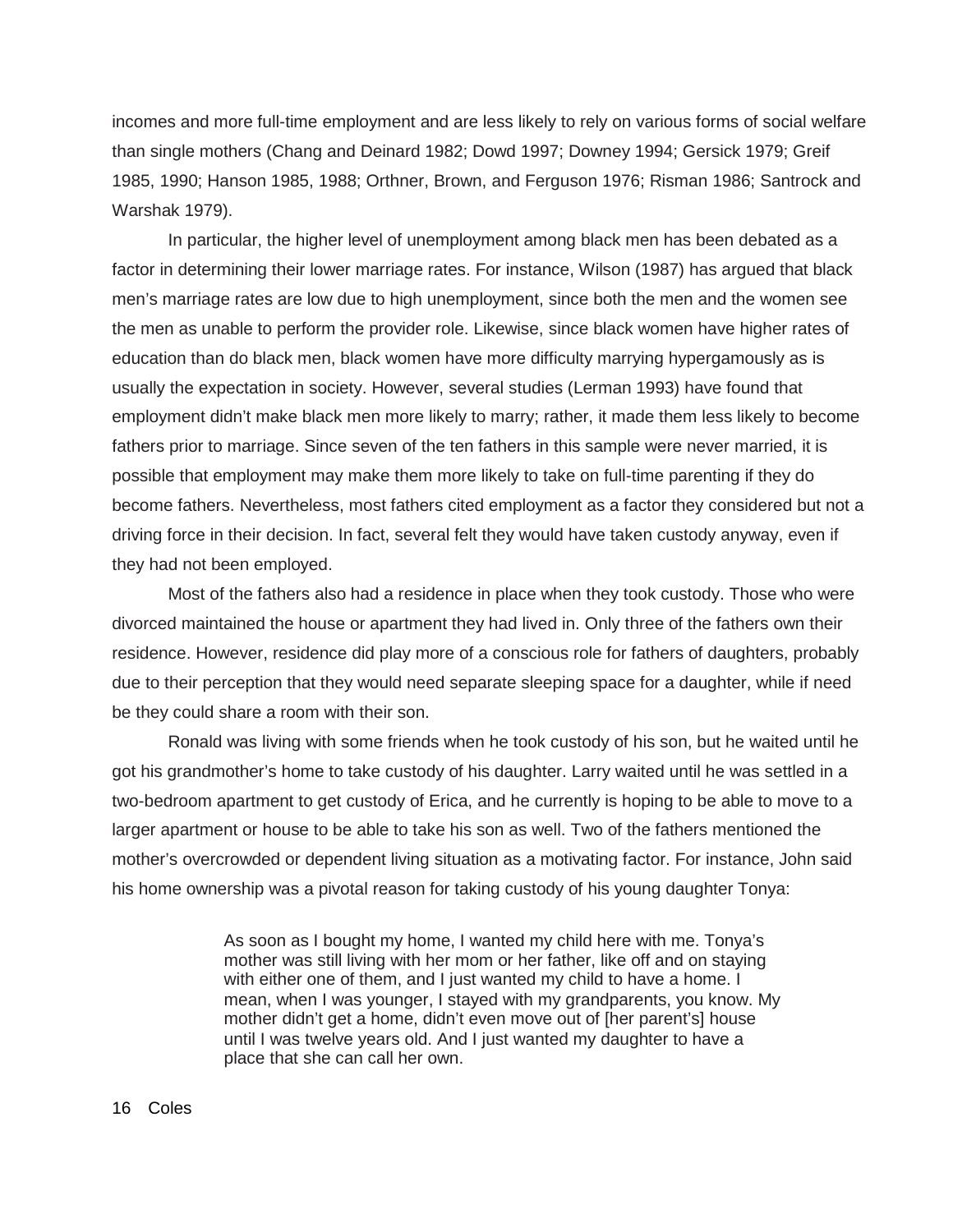However, the availability of a human support system was more prevalent in the fathers' discourse than the other resources. Only one of the fathers, the gay adoptive father, said his parents were not in favor of his custody of a child, but even they have become supportive now that the adoption has taken place. A couple fathers stated that family members encouraged them to take custody. For instance, John, a twenty-three-year-old plumber and father of three-year-old Tonya, said,

> Well, I knew my family would back me wholeheartedly. When it was first announced that I was having a child, they thought I was young and not ready. But once my baby was born and they seen the responsibility that I was taking for her, they didn't mind at all. They just backed me, helped me out as much as they could. And they were proud that I decided to take custody.

The reliance on family support is reflected in the fact that only three of the fathers are not located near family and do not have access to family members for child care, advice, or household assistance. The remaining fathers live within five miles of some of their family members and call on them for assistance to one degree or another. The two fathers with the youngest children also are men who work second- or third-shift jobs, and they receive the most assistance (about forty hours of child care per week) from family members. Mothers and sisters are the most common family member assisters, but aunts, grandmothers, brothers, and uncles play an occasional role as well. The mothers of the children are regularly involved in about five of the families. Four of the men have had or currently have girlfriends who help out.

Maturity, measured by age, is also a resource. While the age range of these custodial fathers is fairly wide (twenty to forty-three years old), what they had in common was that the vast majority of them were legal adults when they first became parents. Eight of these fathers were twenty or older upon the birth of their first child. Only one of the fathers was younger than eighteen at the time of the birth of his first child, of whom he did not take custody. He currently has custody of his two youngest children, who were both born when he was in his twenties.

17 Coles Research on teen fathers indicates that the majority become minimally involved with their children, let alone take full custody, and some studies suggest that many men who first become fathers in their late twenties and early thirties are more involved in child care than younger first-time dads (Hawkins et al. 1993). Again, it is impossible to know from this sample whether age at birth itself is a determining factor in child custody or whether it is related in some way to employment and marital status, as older first-time fathers would be more likely to be employed and/or previously married. A larger sample would be needed to isolate the effects of these variables, but age or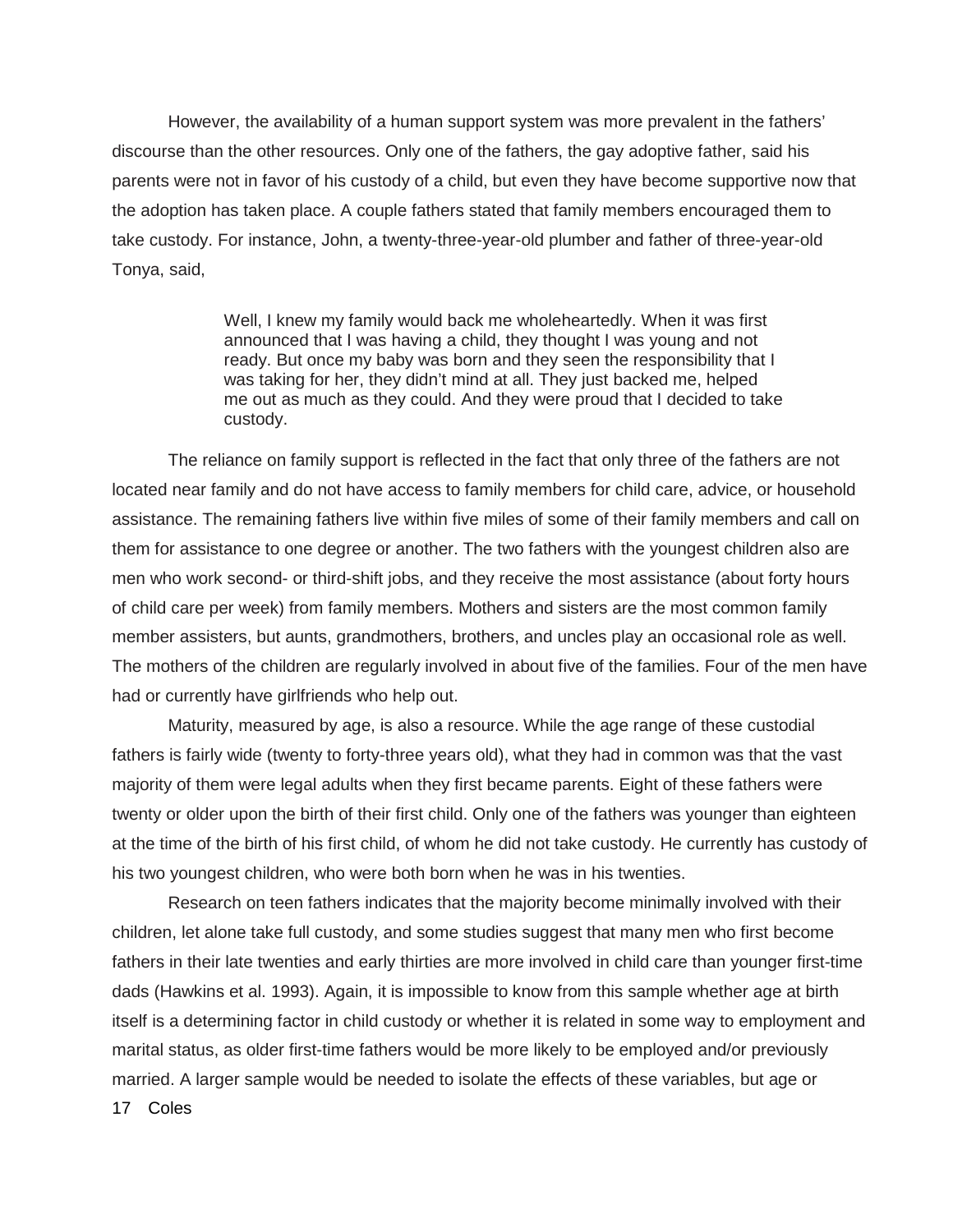maturity once again did not play a motivating role, except in the case of Richard, who felt that time was running out to form a family. Otherwise, as many new parents often lament, these fathers suggested that at least in hindsight they weren't prepared for parenting.

In conclusion, resources did not play a pivotal role in the fathers' discourse about why they took custody. Employment, residence, age, and family support were factors they weighed in their decision but were not motives to pursue custody of their children.

## **Racial and Gender Stereotypes**

The issue of stereotypes of black men was raised by the interviewer. Although most of the men said they are very aware of the image of black men as "absent fathers" and a few said that it has come up often in regard to the way people react to them now that they have custody, most said it did not play a significant role in their decision at the time. For example, Alex, father of one-year-old Alex Jr., said, "I see that image out there, but I don't feel that I'm doing this to prove that image wrong. I'm doing it because I'm supposed to." Only one father, Ray, said it played a minor role, and he enlarged it to be for all men as opposed to only black men. In his narrative, the roles of agent, of conscious chooser, and of an action's consequences, are apparent.

> Mainly I'm raising my son for his sake and mine. But in a larger sense I'm doing it for every man out there that's in this situation. Or that could be if he only, you know, took it upon himself to say, "Okay, this is the way it is—I'm going to handle my business," as opposed to searching around for reasons not to do it. Because if you look, you know, you can find reasons not to do a lot of things. So in a way, there's a little bit of the crusader in me. I like the fact that I'm doing something that not many men do. I want it to be a situation where someone, maybe a younger guy coming up, maybe one of the young boys at the high school I work at, could look at me and say, "Well, Mr. Abbott did it, I can do it."

However, several fathers said the image affected their decision to participate in the study. Don, a father of one son and one daughter, said, "I wanted to let people know that we are here and we care. Not all black fathers give up on their children."

### **Discussion**

While this sample is neither random nor large enough from which to generalize, the goal of qualitative research is to capture the complex assumptions, meanings, and motivations that guide the decision-making process. The intent of this study was not to test theory but rather to build theory from the ground up, explore new territory in the growing field of fatherhood, give voice to a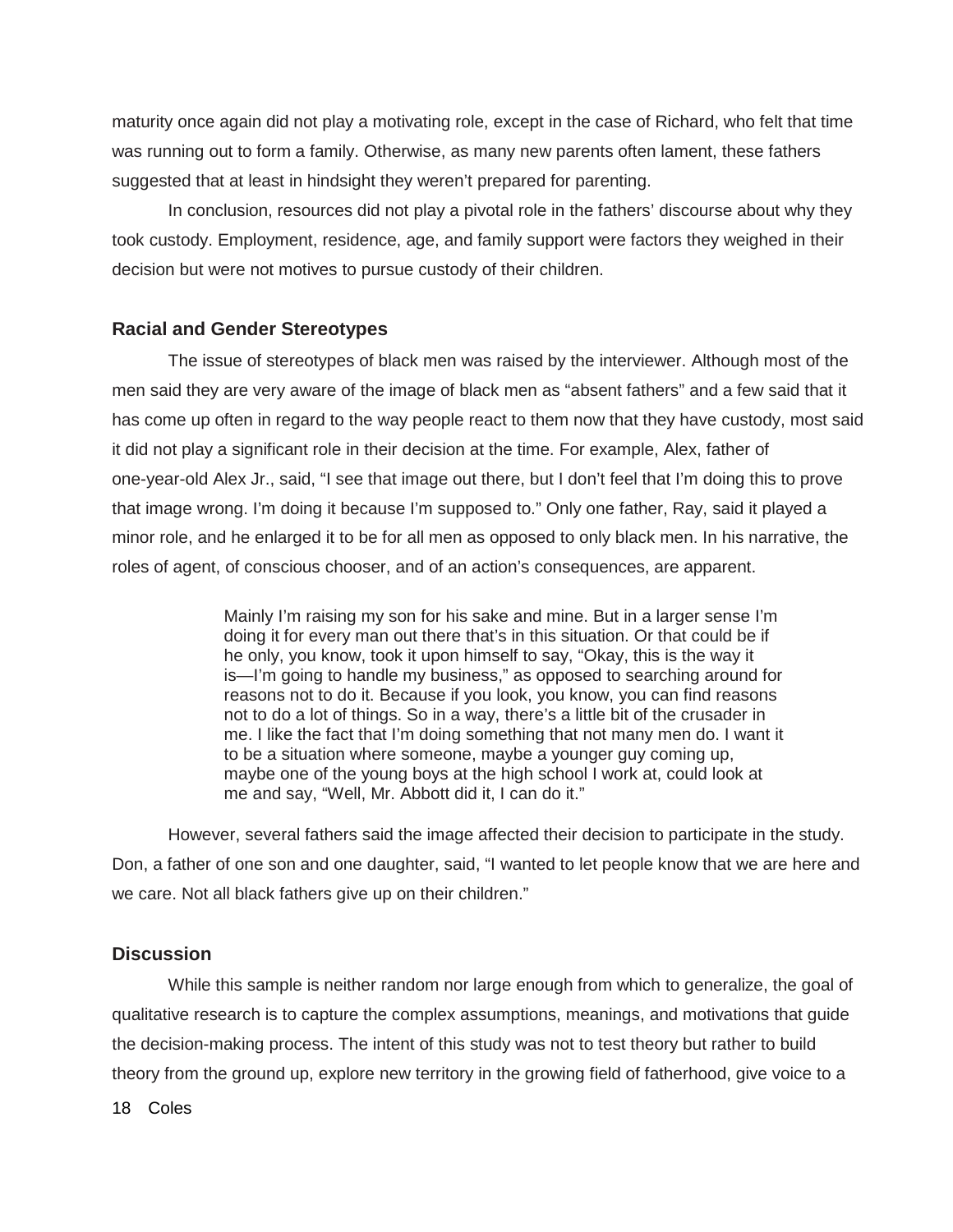previously unheard from group of fathers, and provide a sense of how they choose to parent. The beauty of combining qualitative work with some quantitative/demographic data is its ability to tease out, in this case, the distinction between factors, such as employment, age, and so forth, that might *enable* custody and experiences or meanings that *motivate* custody. While employment and residence make custody more likely among men, the question is whether in themselves they supply the impetus to choose custody. The impetus must be strong enough to produce a decision that challenges the trend of fathers forfeiting custody. This sample of ten fathers indicated that a sense of duty, the desire to proactively prevent the reproduction or consequences of past poor fathering by being there and providing a role model, and the fulfillment of a father-child bond or long-held desire to experience family were the main driving forces in their choice to parent full-time.

From this exploratory study, I see the need for research on black single fathers branching in a couple of directions. First, while only one of the fathers in the first group of men in this study was an adoptive father, there is potential for more. An increasing number of black men are adopting children, particularly boys (Anonymous 1994). In U.S. metropolitan areas, a majority of children in foster care are young African American boys, and consequently a number of adoption agencies are targeting black men as potential adoptive parents. Adoptive fathers are particularly useful for questions concerning the decision to parent because their lack of prior relationship to the mother and the child means their decisions more clearly reflect "free choice."

Second, research comparing single black custodial fathers to their noncustodial counterparts could both help decipher the impact of socioeconomic status, age, and marital status and tease out the roles played by family background, fathers' desire to rework their past, and their own sense of capacity to do so. All of the fathers in this study had friends who were noncustodial fathers. When asked why they thought their friends didn't have custody, a variety of reasons—disagreeable mothers, immaturity, lack of confidence, unwillingness—were offered. A more in-depth study into a matched sample of custodial and noncustodial fathers could be fruitful for the current plethora of government programs aimed at increasing father involvement among lower-income single dads.

According to Polkinghorne (1988), "motivation for action is closely related to the capacity to retrieve in the present experience inherited from the past" (p. 145). The narratives here indicate that the fathers' inherited past remained salient in their present, motivating them to choose parenting and continuing to guide their steps as they make their way through the new territory of full-time parenting. Kotre (1984) made the point that one cannot rewrite one's own history, so one is compelled to rewrite it in a new generation. Yet by reworking one's past in a new generation, one is also repairing one's self and rewriting one's future. Among these fathers, particularly since several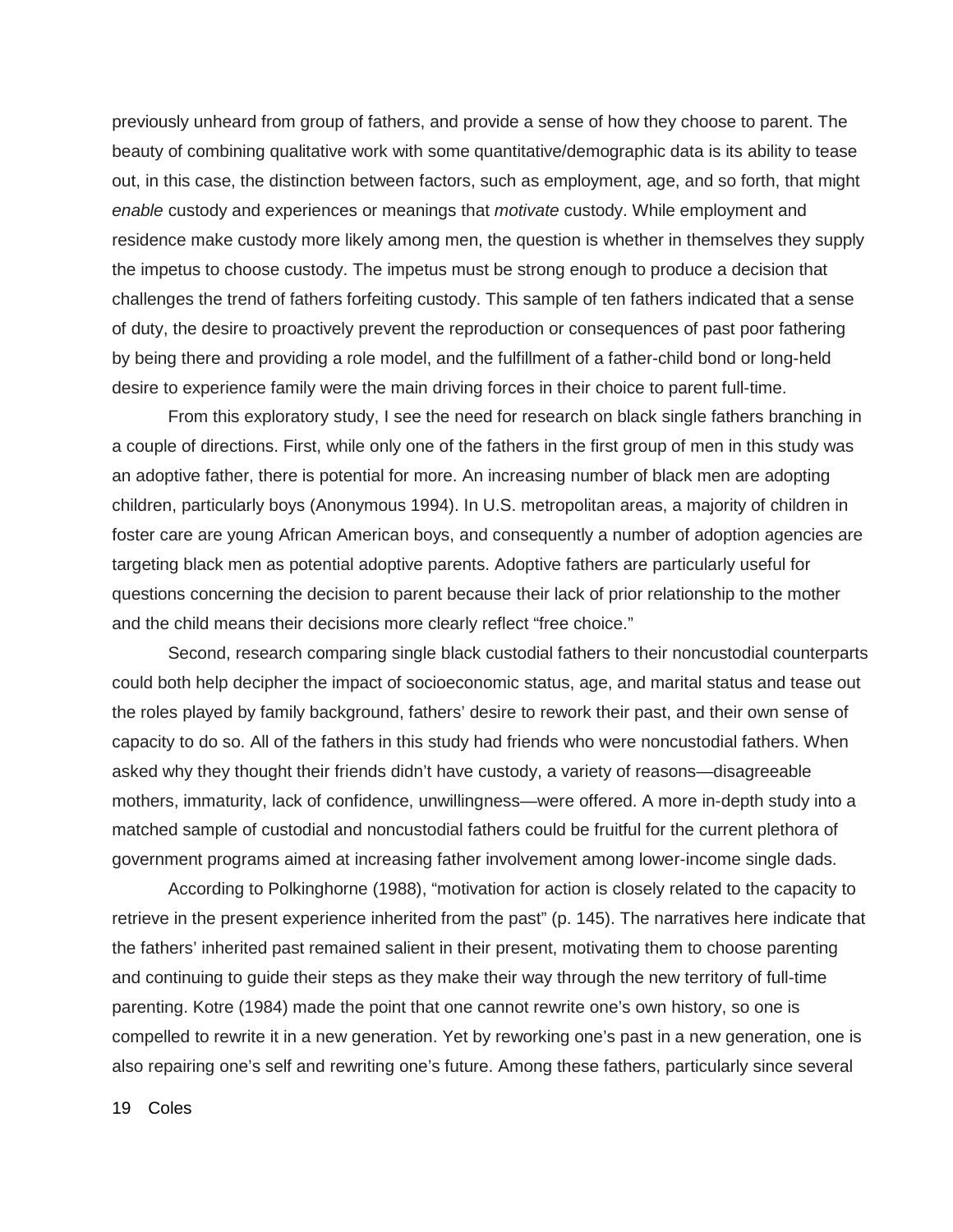(or their siblings) had had clashes with the law themselves, there seems to be some sense of wanting to stop what they fear may be the unavoidable "visiting of the sins of the father" on the next generation and so on. By proactively taking custody of their children, by being there for them, they can be the intervening agent who halts or even reverses the consequences of a previous generation's mistakes, consequences both for themselves and for their children. In a sense, taking the proverbial bull by the horns, they can be the ones to change the course of history, albeit their own microhistory.

## **Notes**

- 1. The rate of teen pregnancy has been declining among African Americans in the past few years, and one of the main contributing factors in the apparent rise in the *proportion* of nonmarital births among African Americans is the increasing tendency to postpone marriage among African Americans and the subsequent declining fertility rates among married black women. The declining rate of fertility among married black women means that nonmarital births form a larger portion of all births.
- 2. Dowd (1997) estimated that 41 percent of father-custody families are remarried men.
- 3. This is just slightly different from U.S. census figures (Cochran 1997) that estimate that 23 percent of black custodial fathers are divorced and 54 percent were never married.
- 4. Throughout this article, all the names of fathers and children are pseudonyms.
- 5. Only one of the fathers had been below majority age—sixteen—at the time of the birth of his first child; eight of them had been in their twenties and thirties.
- Roberta L. Coles is an assistant professor in the Department of Social and Cultural Sciences at Marquette University. Her research interests are in war discourse analysis, race and ethnicity, and family. Some of her work has been published in Sociological Quarterly, Sociological Spectrum, Journal of Aging Studies, and Cultural Studies/Critical Methodologies. Any comments or questions can be addressed to the author at Roberta.coles@mu.edu.
- Author's Note: The author wishes to thank the men who generously gave of their time for this study and the anonymous reviewers for their insightful criticisms. This study was funded by a grant from Marquette University.

## **References**

20 Coles Ahmeduzzaman, M., and J. Roopnarine. 1992. Sociodemographic factors, functioning style, social support, and fathers' involvement with preschoolers in African-American families. *Journal of*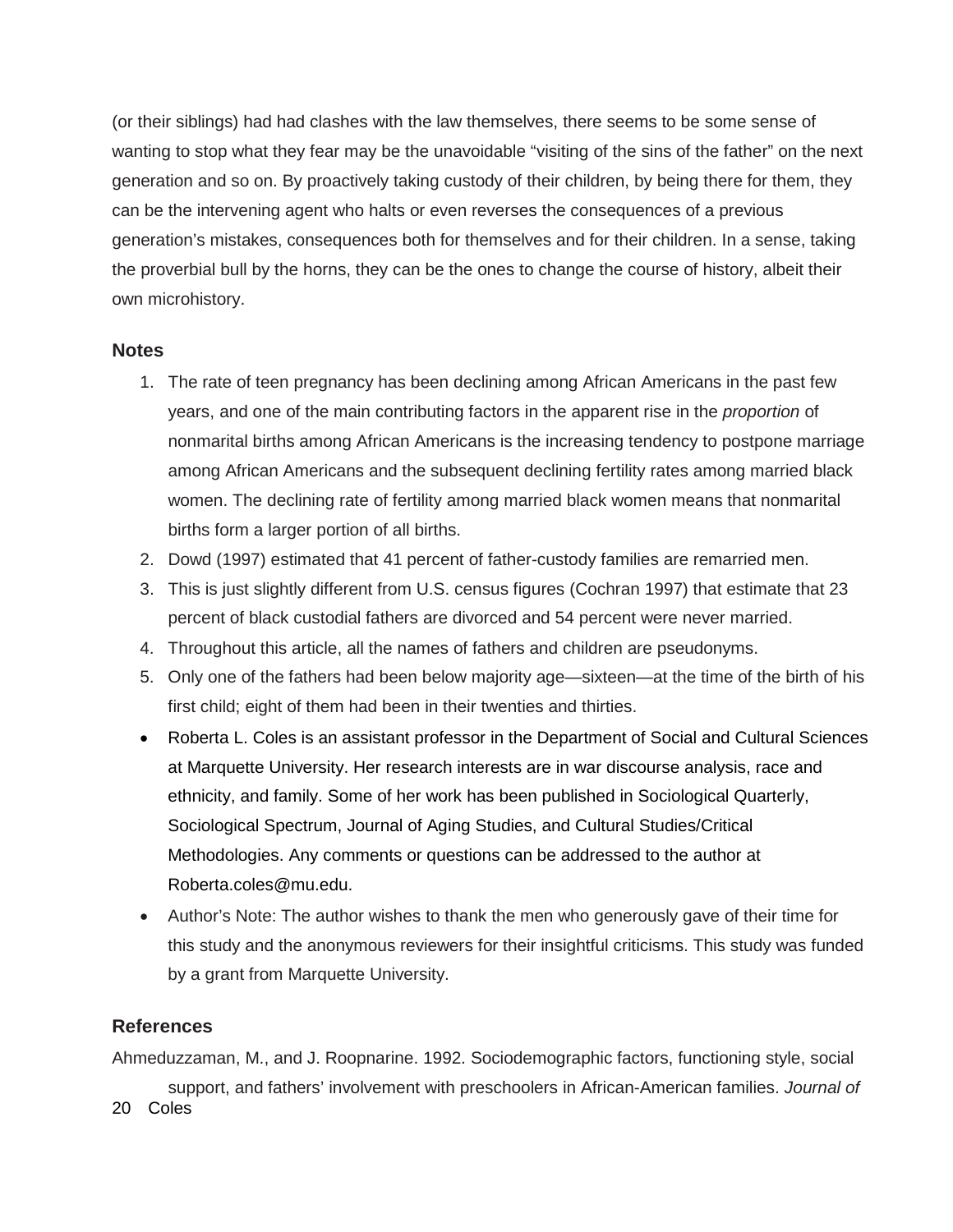*Marriage and the Family* 54:699-707.

- Allen, W. 1981. Mom, dads, and boys: Race and sex differences in the socialization of male children. In *Black men*, edited by L. Gary, 99-114. Beverly Hills, CA: Sage.
- Anonymous. 1994. More single black men adopting black children. *Jet*, October 31, 22.
- Barker, R. W. 1994. *Lone fathers and masculinities*. Aldershot, UK: Avebury.
- Barnes, A. S. 1987. *Single parents in black America: A study in culture and legitimacy*. Bristol, IN: Wyndham Hall.
- Bartz, K. W., and W. C. Witcher. 1978. When father gets custody. *Children Today* 7 (5): 2-6, 35.
- Baruch, G., and R. Barnett. 1986. Fathers' participation in family work and children's sex-role attitudes. *Child Development* 57:1210-23.
- Bowman, P. 1993. The impact of economic marginality on African-American husbands and fathers. In *Family ethnicity*, edited by H. McAdoo, 120-37. Newbury Park, CA: Sage.
- Bright, J. A., and C. Williams. 1996. Child-rearing and education in urban environments: Black fathers' perspectives. *Urban Education* 31 (3): 245-60.
- Chang, P., and A. S. Deinard. 1982. Single-father caretakers: Demographic characteristics and adjustment processes. *American Journal of Orthopsychiatry* 52:236-42.
- Christmon, K. 1990. Parental responsibility of African-American unwed adolescent fathers. *Adolescence* 25:645-53.
- Cochran, D. L. 1997. African American fathers: A decade review of the literature. *Families in Society: The Journal of Contemporary Human Services* 78 (4): 340-50.
- Danziger, S., and N. Radin. 1990. Absent does not equal uninvolved: Predictors of fathering in teen mother families. *Journal of Marriage and the Family* 52 (3): 636-42.
- Davis, L. E. 1999. *Working with African American males: A guide to practice*. Thousand Oaks, CA: Sage.
- DeFrain, J., and R. Eirick. 1981. Coping as divorced parents: A comparative study of fathers and mothers. *Family Relations* 30 (2): 265-74.
- Diverse living arrangements of children. 1993. *Statistical Bulletin* 74 (3): 2-9.
- Dowd, N. E. 1997. *In defense of single-parent families*. New York: New York University Press.
- Downey, D. B. 1994. The school performance of children from single-mother and single-father families: Economic or interpersonal deprivation? *Journal of Family Issues* 15 (1): 129-47.
- Eggebeen, D. J., A. R. Snyder, and W. D. Manning. 1996. Children in single-father families in demographic perspective. *Journal of Family Issues* 17:441-65.
- Erickson, E. H. 1963. *Childhood and society*. 2d ed. New York: Norton.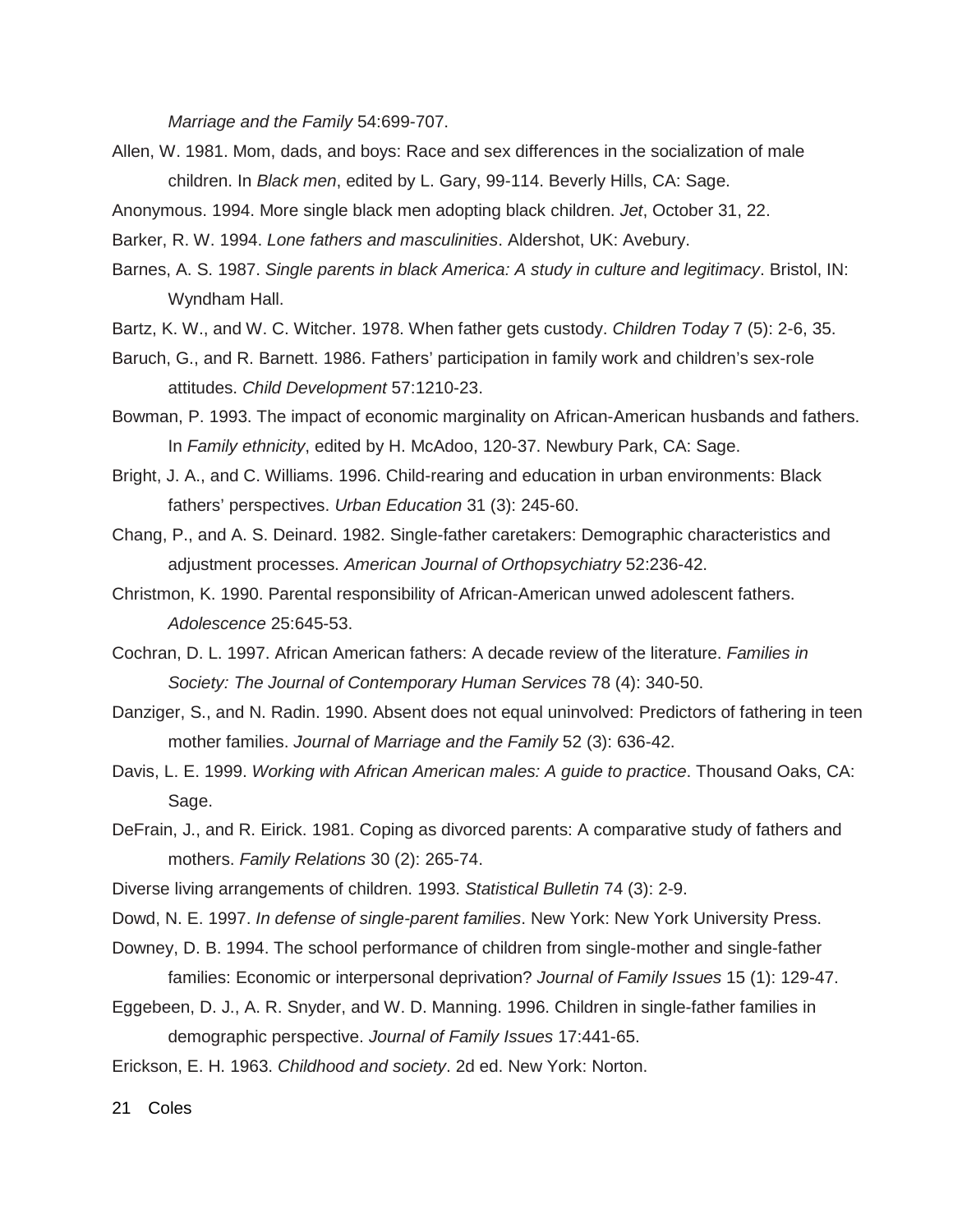- --. 1964. *Insight and responsibility*. New York: Norton.
- --. 1974. *Dimensions of a new identity*. New York: Norton.
- Fagan, J. 1998. Correlates of low-income African American and Puerto Rican fathers' involvement with their children. *Journal of Black Psychology* 24 (3): 351-68.
- Furstenberg, F. F., Jr., and K. Harris. 1993. When and why fathers matter: Impacts of father involvement on the children of adolescent mothers. In *Young unwed fathers: Changing roles and emerging policies*, edited by R. Lerman and T. Ooms, 117-38. Philadelphia: Temple University Press.
- Furstenberg, F. F., Jr., S. P. Morgan, and P. D. Allison. 1987. Paternal participation and children's well-being after marital dissolution. *American Sociological Review* 52:695-701.
- Furstenberg, F. F., Jr., C. W. Nord, J. L. Peterson, and N. Zill. 1983. The life course of children of divorce: Marital disruption and parental contact. *American Sociological Review* 48:656-68.
- Gadsden, V. L., and R. R. Smith. 1995. African American males and fatherhood: Issues in research and practice. *Journal of Negro Education* 63 (4): 634-48.
- Gasser, R. D., and C. M. Taylor. 1976. Role adjustment of single fathers with dependent children. *Family Coordinator* 25 (4): 397-401.
- George, V., and P. Wilding. 1972. *Motherless families*. London: Routledge Kegan Paul.
- Gersick, K. E. 1979. Fathers by choice: Divorced men who receive custody of their children. In *Divorce and separation: Context, causes, and consequences*, edited by G. Levinger and O. Moles, 307-23. New York: Basic Books.
- Glaser, B. G., and A. L. Strauss. 1967. *The discovery of grounded theory: Strategies for qualitative research*. New York: Aldine.
- Greif, G. L. 1982. Dads raising kids. *Single Parent* 25 (9): 17-25.
- --. 1985. Children and housework in the single father family. *Family Relations* 34 (3): 353-57.
- --. 1990. *The daddy track and the single father*. Lexington, MA: Lexington Books.
- Greif, G. L., and A. DeMaris. 1989. Single custodial fathers in contested custody suits. *Journal of Psychiatry and Law* 17:223-38.
- Hanson, S.M.H. 1981. Single custodial fathers and the parent-child relationship. *Nursing Research*  30:202-204.
- --. 1985. Single fathers with custody: A synthesis of the literature. In *The one-parent family in the 1980s: Perspectives and bibliography 1978-1984*, edited by B. Schlesinger, 57-96. Toronto, Canada: University of Toronto Press.
- --. 1986. Parent-child relationships in single-father families. In *Men in families*, edited by R. A. Lewis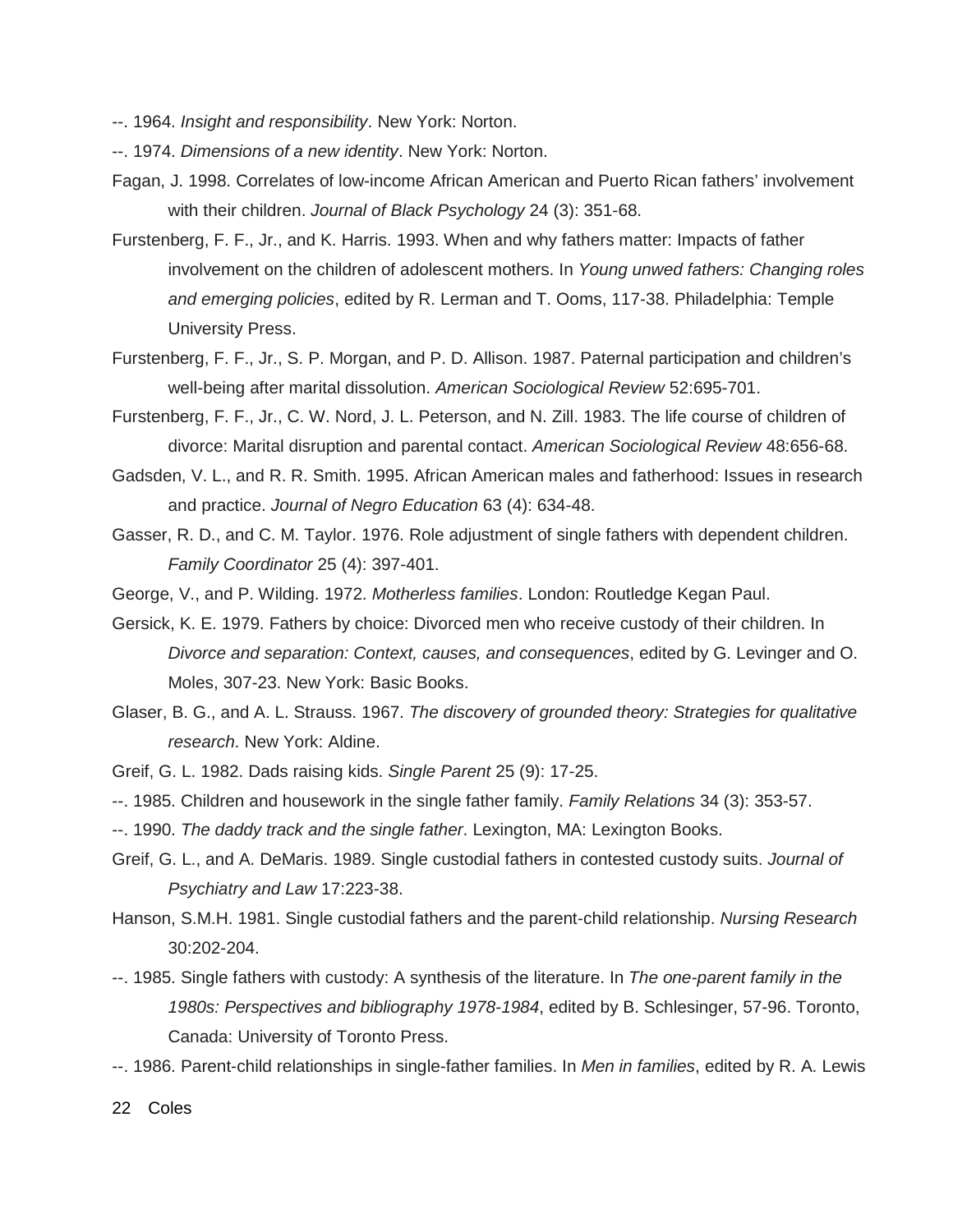and R. E. Salts, 181-95. Beverly Hills, CA: Sage.

- --. 1988. Divorced fathers with custody. In *Fatherhood today: Men's changing role in the family*, edited by Phyllis Bronstein and Carolyn Pape Cowan, 166-94. New York: John Wiley.
- Hawkins, A. J., S. L. Christiansen, K. P. Sargent, and E. J. Hill. 1993. Rethinking fathers' involvement in child care. *Journal of Family Issues* 14:531-49.
- Hawkins, A. J., and D. J. Eggebeen. 1991. Are fathers fungible? Patterns of co-resident adult men in maritally disrupted families and young children's well-being. *Journal of Marriage and the Family* 53:958-72.
- Hipgrave, T. 1982. Lone fatherhood: A problematic status. In *The father figure*, edited by L. McKee and M. O'Brien, 171-83. London: Tavistock.
- Ihinger-Tallman, M., K. Pasley, and C. Buehler. 1995. Developing a middle-range theory of father involvement post divorce. *In fatherhood: Contemporary theory, research and social policy*, edited by William Marsiglio, 55-77. Thousand Oaks, CA: Sage.
- Johnson, C., and A. Sum. 1987. *Declining earnings of young men: Their relation to poverty, teen pregnancy, and family formation*. Adolescent Prevention Clearinghouse report. Washington, DC: Children's Defense Fund.
- Katz, A. J. 1979. Lone fathers: Perspectives and implications for family policy. *Family Coordinator*  28 (4): 521-27.
- Keshet, H. F., and K. N. Rosenthal. 1976. Single-parent families: A new study. *Children Today* 7 (3): 13-17.
- Kotre, J. 1984. *Outliving the self: Generativity and the interpretation of lives*. Baltimore: Johns Hopkins University Press.
- Lerman, R. I. 1993. Employment patterns of unwed fathers and public policy. In *Young unwed fathers: Changing roles and emerging policies*, edited by R. I. Lerman and T. J. Ooms, 316-34. Philadelphia: Temple University Press.
- Lerman, R. I., and T. J. Ooms. 1993. *Young unwed fathers: Changing roles and emerging policies*. Philadelphia: Temple University Press.
- Madhubuti, H. 1990. *Black men: Obsolete, single, dangerous?* Chicago: Third World Press.
- Marsiglio, W. 1987. Adolescent fathers in the United States: Their initial living arrangements, marital experience and educational outcomes. *Family Planning Perspectives* 19 (6): 240-51.
- --. 1991a. Male procreative consciousness and responsibility: A conceptual analysis and research agenda. *Journal of Family Issues* 12:268-90.
- --. 1991b. Paternal engagement activities with minor children. *Journal of Marriage and the*
- 23 Coles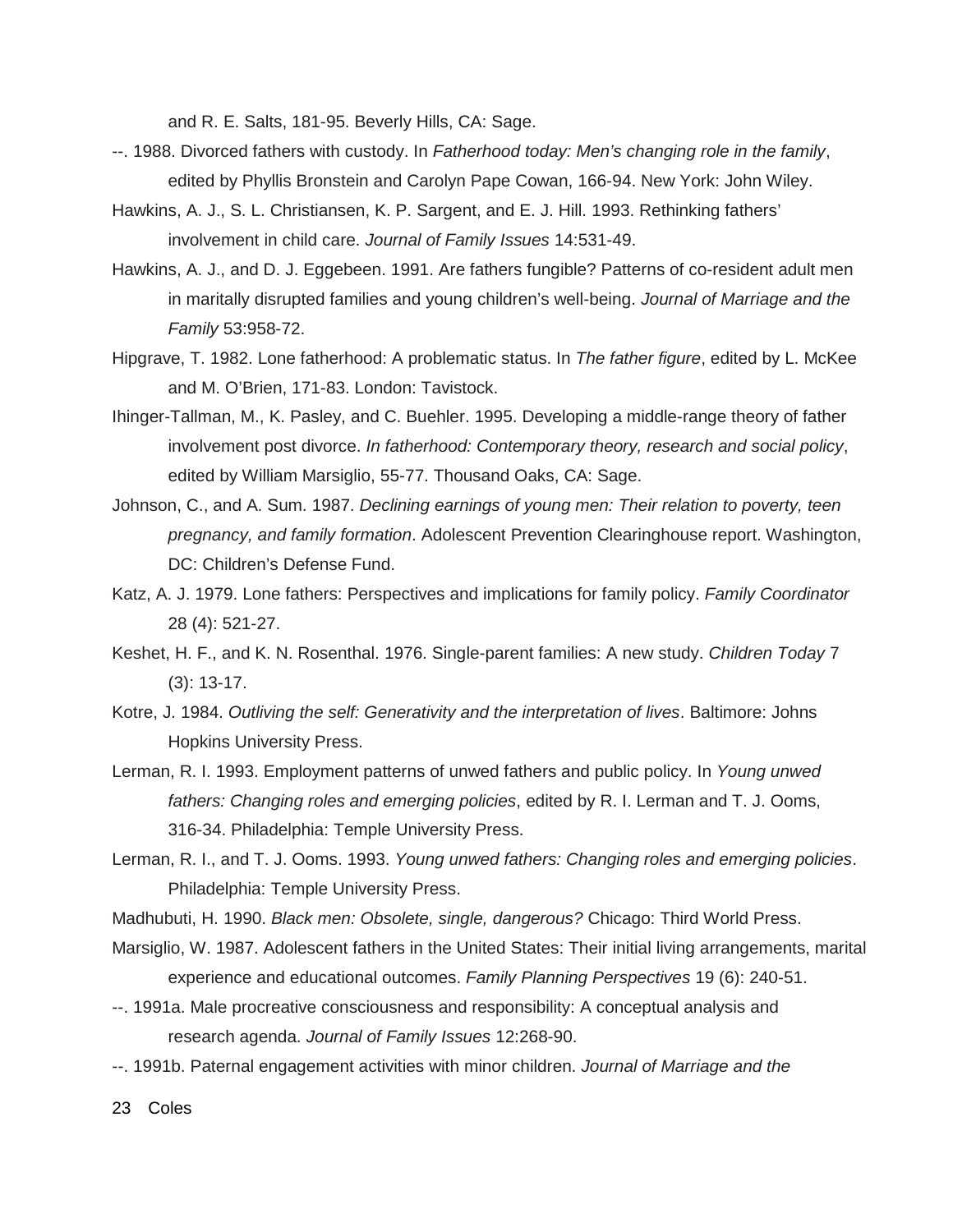*Family* 53:973-86.

- McAdoo, J. 1981. Involvement of fathers in the socialization of black children. In *Black families*, edited by H. P. McAdoo, 225-337. Newbury Park, CA: Sage.
- --. 1988a. Changing perspectives on the role of the black father. In *Fatherhood today: Men's changing role in the family*, edited by P. Bronstein and C. Cowan, 79-92. New York: John Wiley.
- --. 1988b. The roles of black fathers in the socialization of black children. In *Black families*, edited by H. P. McAdoo, 257-69. Newbury Park, CA: Sage.
- McAdoo, J. L. 1993. The roles of African American fathers: An ecological perspective. Families in Society: The Journal of Contemporary Human Services 74 (1): 28-35.
- McAdoo, J. L., and J. B. McAdoo. 1994. The African-American father's role within the family. In *The American black male: His present status and his future*, edited by R. Majors and J. Gordon, 286-97. Chicago: Nelson-Hall.
- Mendex, H. A. 1976. Single fathers. *Family Coordinator* 25 (4): 439-44.
- Miller, D. 1994. Influences on parental involvement of African American adolescent fathers. *Child and Adolescent Social Work Journal* 11 (5): 363-79.
- Mirande, A. 1991. Ethnicity and fatherhood. In *Fatherhood and families in cultural context*, edited by Frederick W. Bozett and Shirley M. H. Hanson, 53-82. New York: Springer.
- Morgan, S. P., D. N. Lye, and G. A. Condran. 1988. Sons, daughters, and the risk of marital disruption. *American Journal of Sociology* 94:110-29.
- Mott, F. L. 1990. When is a father really gone? Paternal-child conduct in father-absent homes. *Demography* 27 (4): 499-517.
- Orthner, D., T. Brown, and D. Ferguson. 1976. Single-parent fatherhood: An emerging family life style. *Family Coordinator* 25 (4): 429-37.
- Pirog-Good, M. A. 1993. In-kind contributions as child support: The teen alternative parenting program. In *Young unwed fathers: Changing roles and emerging policies*, edited by R. Lerman and T. Ooms, 251-66. Philadelphia: Temple University Press.
- Polkinghorne, D. E. 1988. *Narrative knowing and the human sciences*. Albany: State University of New York Press.
- Risman, B. J. 1986. Can men "mother"? Life as a single father. *Family Relations* 35 (1): 95-102.
- Rivara, F., P. Sweeney, and B. Henderson. 1986. Black teenage fathers: What happens when the child is born? *Pediatrics* 78:151-58.
- Robinson, B. E. 1988. *Teenage fathers*. Lexington, MA: Lexington Books.
- 24 Coles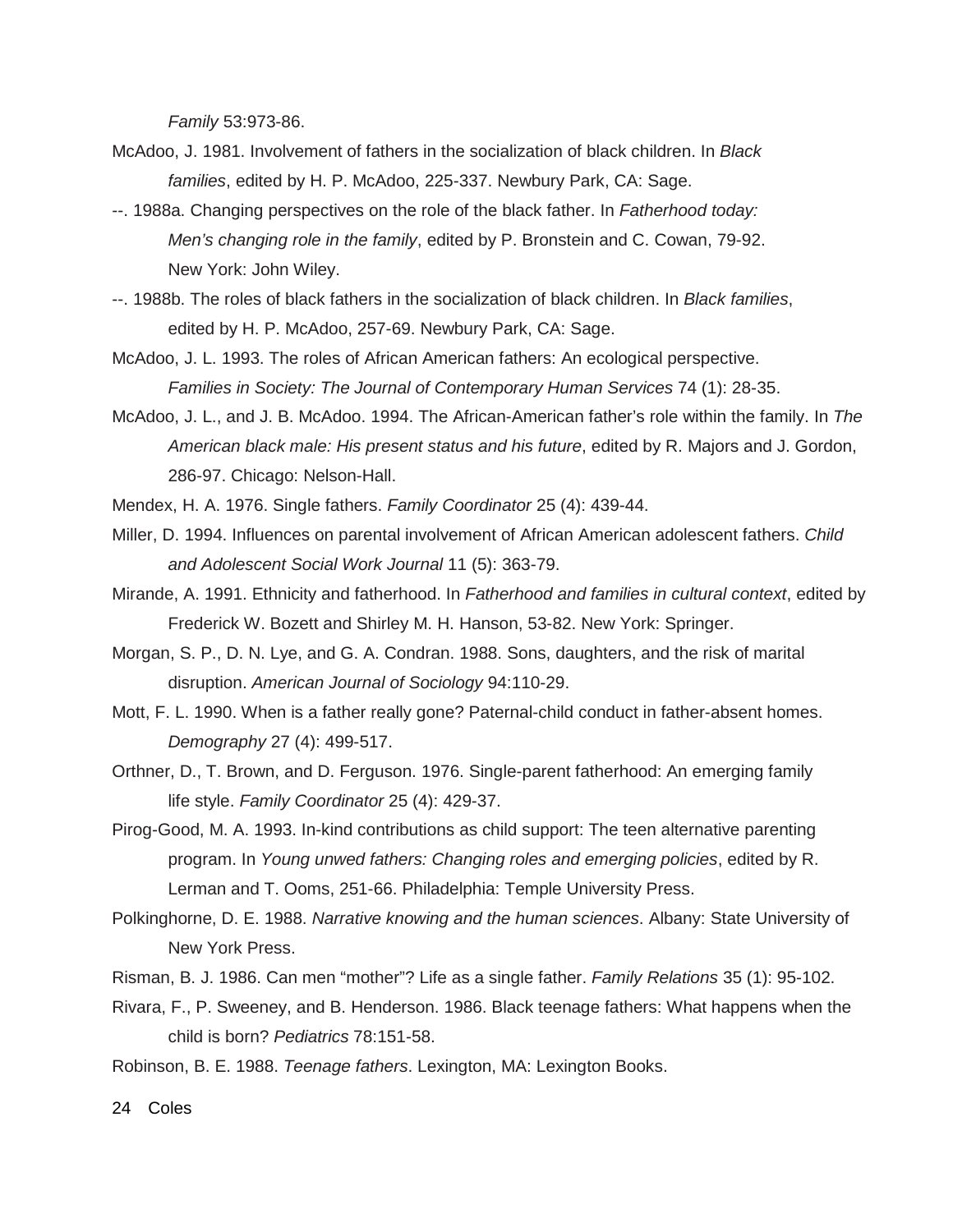- Robinson, B. E., and R. L. Barrett. 1986. *The developing father: Emerging roles in contemporary society*. New York: Guilford.
- Rosenthal, K. M., and H. F. Keshet. 1981. *Fathers without partners: A study of fathers and the family after marital separation*. Totowa, NJ: Rowman and Littlefield.
- Rutherford, J. 1988. Who's that man? In *Male order: Unwrapping masculinity*, edited by R. Chapman and J. Rutherford, 21-67. London: Lawrence & Wishart.
- Santrock, J. W., and R. A. Warshak. 1979. Father custody and social development in boys and girls. *Journal of Social Issues* 35 (4): 112-25.
- Savage, B. D. 1987. *Child support and teen parents*. Washington, DC: Adolescent Prevention Clearinghouse, Children's Defense Fund.
- Seltzer, J. 1991. Relationships between fathers and children who live apart: The father's role after separation. *Journal of Marriage and the Family* 53 (February): 79-101.
- Seltzer, J. A., and Y. Brandreth. 1995. What fathers say about involvement with children after separation. In *Fatherhood: Contemporary theory, research and social policy*, edited by William Marsiglio, 166-92. Thousand Oaks, CA: Sage.
- Smith, R. M., and C. W. Smith. 1981. Child rearing and single-parent fathers. *Family Relations* 30 (3): 411-17.
- Snarey, J. 1993. *How fathers care for the next generation: A four-decade study*. Cambridge, MA: Harvard University Press.
- Staples, R. 1986. The political economy of black family life. *Black Scholar* 17 (5): 2-11.
- Taylor, R., L. Chatters, M. B. Tucker, and E. Lewis. 1990. Developments in research on black families: A decade review. *Journal of Marriage and the Family* 52 (November): 993-1014.
- Taylor, R. J., B. R. Leashore, and S. Toliver. 1988. An assessment of the provider role as perceived by black males. *Family Relations* 37 (4): 426-31.
- Tedder, S. L., K. M. Libbee, and A. Scherman. 1981. A community support group for single custodial fathers. *Personnel and Guidance Journal* 60:115-19.
- Wade, J. 1994. African American fathers and sons: Social, historical and psychological considerations. *Families in Society* 75 (9): 561-70.
- Wattenberg, E. 1993. Paternity actions and young fathers. In *Young unwed fathers: Changing roles and emerging policies*, edited by R. Lerman and T. Ooms, 213-34. Philadelphia: Temple University Press.

Wilson, W. J. 1987. *The truly disadvantaged*. Chicago: Chicago University Press.

Zill, N. 1988. Behavior, achievement and health problems among children in stepfamilies: Findings